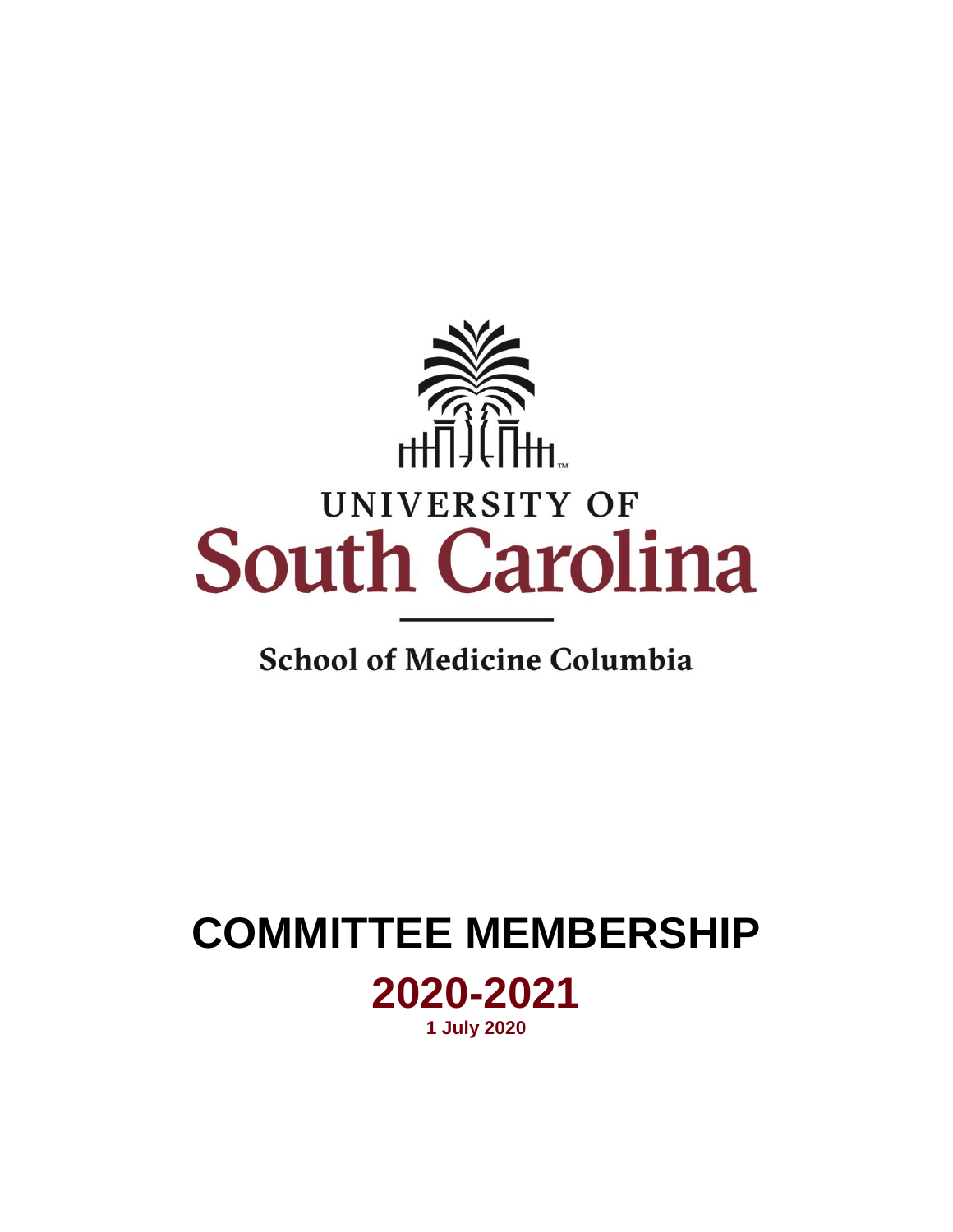# **Table of Contents**

| <b>Authority</b>                                                                                                                                                                                                                                                                                                                                                                                                                                                                                                                                                                                                                                                                                                                                                                                                                                                                                                                                   | 1                                                                                                                         |
|----------------------------------------------------------------------------------------------------------------------------------------------------------------------------------------------------------------------------------------------------------------------------------------------------------------------------------------------------------------------------------------------------------------------------------------------------------------------------------------------------------------------------------------------------------------------------------------------------------------------------------------------------------------------------------------------------------------------------------------------------------------------------------------------------------------------------------------------------------------------------------------------------------------------------------------------------|---------------------------------------------------------------------------------------------------------------------------|
| <b>Selection of Student Members</b>                                                                                                                                                                                                                                                                                                                                                                                                                                                                                                                                                                                                                                                                                                                                                                                                                                                                                                                | 1                                                                                                                         |
| <b>Other University and School of Medicine Committees</b>                                                                                                                                                                                                                                                                                                                                                                                                                                                                                                                                                                                                                                                                                                                                                                                                                                                                                          | 1                                                                                                                         |
| <b>Nomination/Election Process</b>                                                                                                                                                                                                                                                                                                                                                                                                                                                                                                                                                                                                                                                                                                                                                                                                                                                                                                                 | 1                                                                                                                         |
| <b>Voting Privileges</b>                                                                                                                                                                                                                                                                                                                                                                                                                                                                                                                                                                                                                                                                                                                                                                                                                                                                                                                           | $\mathbf 2$                                                                                                               |
| <b>Minutes of Committee and Subcommittee Meetings</b>                                                                                                                                                                                                                                                                                                                                                                                                                                                                                                                                                                                                                                                                                                                                                                                                                                                                                              | $\overline{2}$                                                                                                            |
| <b>Committees Related to the University of South Carolina</b>                                                                                                                                                                                                                                                                                                                                                                                                                                                                                                                                                                                                                                                                                                                                                                                                                                                                                      | 3                                                                                                                         |
| <b>Committees Mandated by the University of South Carolina Faculty Manual</b>                                                                                                                                                                                                                                                                                                                                                                                                                                                                                                                                                                                                                                                                                                                                                                                                                                                                      | 3                                                                                                                         |
| <b>Basic Science Unit Tenure and Promotion Committee</b>                                                                                                                                                                                                                                                                                                                                                                                                                                                                                                                                                                                                                                                                                                                                                                                                                                                                                           | $\mathbf{3}$                                                                                                              |
| <b>Clinical Unit Tenure and Promotion Committee</b>                                                                                                                                                                                                                                                                                                                                                                                                                                                                                                                                                                                                                                                                                                                                                                                                                                                                                                | $\mathbf{3}$                                                                                                              |
| <b>Medical Library Tenure Committee</b>                                                                                                                                                                                                                                                                                                                                                                                                                                                                                                                                                                                                                                                                                                                                                                                                                                                                                                            | $\overline{\mathbf{3}}$                                                                                                   |
| <b>Committees Related Directly to the Office of the Dean</b>                                                                                                                                                                                                                                                                                                                                                                                                                                                                                                                                                                                                                                                                                                                                                                                                                                                                                       | 3                                                                                                                         |
| <b>Faculty Representation Committee</b><br><b>Executive Committee</b><br><b>Basic Science Advisory Committee</b><br><b>Biomedical Engineering Committee</b><br><b>Student Promotions Committee</b><br><b>Academic Review Subcommittee</b><br><b>Honor Committee</b><br><b>Academic Standards Committee</b><br><b>Grade Change Subcommittee</b><br>Women in Science and Medicine Committee<br>Appointment and Promotion Committee for Non-Tenure-Track Basic Science Faculty<br>Appointment and Promotion Committee for Non-Tenure-Track Clinical Faculty<br><b>Conflict of Interest Committee</b><br>Committees Related to the Office of the Dean Through the Office of Medical Education and<br>Academic Affairs (Offices of Admissions and Enrollment Services, Curricular Affairs and Media<br>Resources, Graduate Studies, and Student and Career Services) and the Office of the Associate<br><b>Dean for Research and Graduate Education</b> | 3<br>4<br>5<br>5<br>$\bf 6$<br>$\bf 6$<br>$\overline{7}$<br>$\overline{7}$<br>8<br>8<br>$\boldsymbol{9}$<br>9<br>10<br>10 |
| Through the Office of Admissions and Enrollment Services                                                                                                                                                                                                                                                                                                                                                                                                                                                                                                                                                                                                                                                                                                                                                                                                                                                                                           | 10                                                                                                                        |
| <b>Admissions Committee</b>                                                                                                                                                                                                                                                                                                                                                                                                                                                                                                                                                                                                                                                                                                                                                                                                                                                                                                                        | 11                                                                                                                        |
| Through the Office of Curricular Affairs and Media Resources                                                                                                                                                                                                                                                                                                                                                                                                                                                                                                                                                                                                                                                                                                                                                                                                                                                                                       | 11                                                                                                                        |
| <b>Curriculum Committee</b>                                                                                                                                                                                                                                                                                                                                                                                                                                                                                                                                                                                                                                                                                                                                                                                                                                                                                                                        | 11                                                                                                                        |
| <b>Standing Subcommittees</b>                                                                                                                                                                                                                                                                                                                                                                                                                                                                                                                                                                                                                                                                                                                                                                                                                                                                                                                      | 13                                                                                                                        |
| <b>M-I/M-II Subcommittee</b>                                                                                                                                                                                                                                                                                                                                                                                                                                                                                                                                                                                                                                                                                                                                                                                                                                                                                                                       | 13                                                                                                                        |
| <b>M-III/M-IV Subcommittee</b>                                                                                                                                                                                                                                                                                                                                                                                                                                                                                                                                                                                                                                                                                                                                                                                                                                                                                                                     | 13                                                                                                                        |
| Interdepartmental/Interdisciplinary Integration Subcommittee                                                                                                                                                                                                                                                                                                                                                                                                                                                                                                                                                                                                                                                                                                                                                                                                                                                                                       | 14                                                                                                                        |
| <b>Core Student Assessment Subcommittee</b>                                                                                                                                                                                                                                                                                                                                                                                                                                                                                                                                                                                                                                                                                                                                                                                                                                                                                                        | 15                                                                                                                        |
| <b>Ad Hoc Subcommittee</b>                                                                                                                                                                                                                                                                                                                                                                                                                                                                                                                                                                                                                                                                                                                                                                                                                                                                                                                         | 15                                                                                                                        |
| <b>Curriculum Accommodations Subcommittee</b>                                                                                                                                                                                                                                                                                                                                                                                                                                                                                                                                                                                                                                                                                                                                                                                                                                                                                                      | 15                                                                                                                        |

**Page**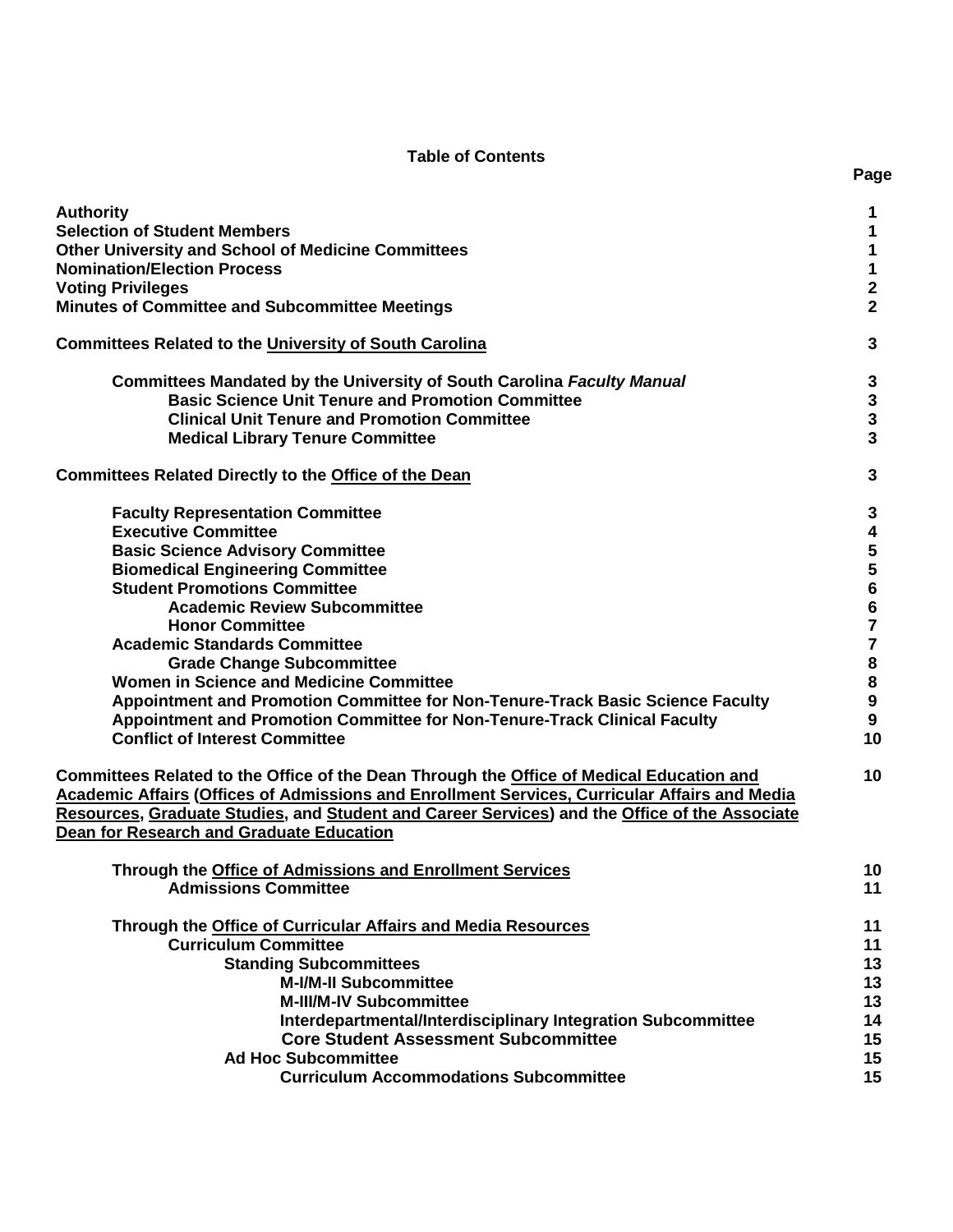# **Table of Contents**

| Through the Office of the Associate Dean for Research and Graduate Education                                                                                                            | 15       |
|-----------------------------------------------------------------------------------------------------------------------------------------------------------------------------------------|----------|
| <b>Graduate Education Committee</b>                                                                                                                                                     | 15       |
| <b>Biomedical Science Graduate Subcommittee</b>                                                                                                                                         | 16       |
| <b>Nurse Anesthesia Graduate Subcommittee</b>                                                                                                                                           | 16       |
| <b>Rehabilitation Counseling Graduate Subcommittee</b>                                                                                                                                  | 17       |
| <b>Genetic Counseling Graduate Subcommittee</b>                                                                                                                                         | 17       |
| <b>Physician Assistant Graduate Subcommittee</b>                                                                                                                                        | 17       |
| <b>Certificate Program Admissions Committee</b>                                                                                                                                         | 18       |
| Through the Office of Student and Career Services                                                                                                                                       | 18       |
| <b>Leave of Absence Committee</b>                                                                                                                                                       | 18       |
| <b>Scholarship and Loan Committee</b>                                                                                                                                                   | 18       |
| <b>Student Services Committee</b>                                                                                                                                                       | 19       |
| Committee Related to the Office of the Dean Through the Office of Administration and Finance<br>Committees Related to the Health and Safety of SOM Faculty Members, Students, and Staff | 20<br>20 |
| <b>Members</b><br><b>Wellness Promotion Committee</b>                                                                                                                                   | 20       |
| Committee Related to the Office of the Dean Through the Office of Diversity and Inclusion<br><b>Diversity and Inclusion Committee</b>                                                   | 20<br>20 |
| Committee Related to the Office of the Dean Through the Medical Library<br><b>Library Committee</b>                                                                                     | 21<br>21 |
| Committee Related to the Office of the Dean Through the Office of Information Technology<br><b>Information Technology Committee</b>                                                     | 22<br>22 |
| <b>Members of the Faculty Senate</b>                                                                                                                                                    | 23       |
| <b>APPENDIX 1 - SOM Committee Membership Recusal Policy</b>                                                                                                                             | 24       |

**Page**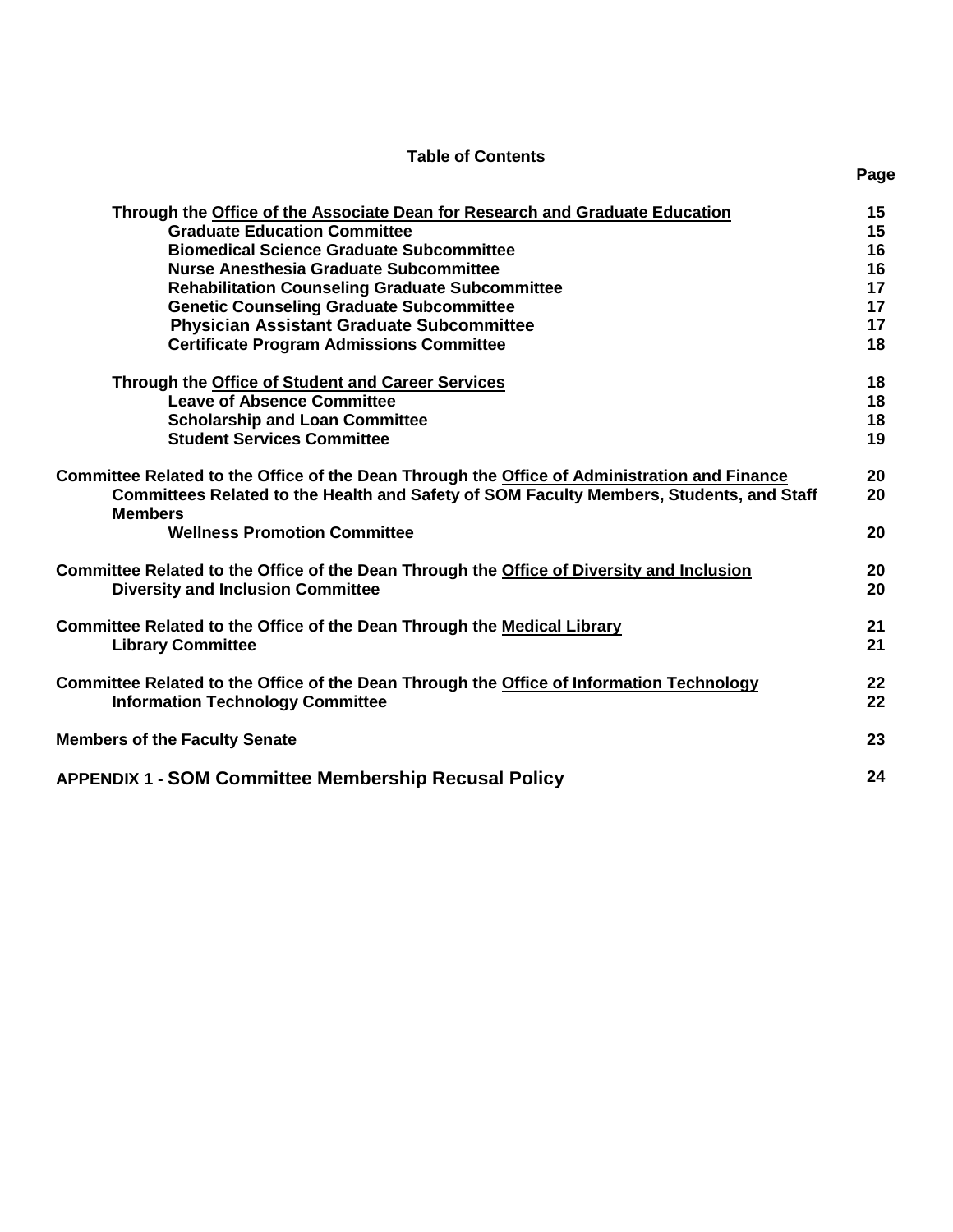# University of South Carolina School of Medicine

# **Committee Membership 2020-2021**

# **Authority**

Except as otherwise required by USC and/or LCME regulations and policies (e.g., the Student Academic Responsibility Committee, Admissions Committee, Curriculum Committee), all committees and subcommittees are advisory to the Dean and operate in accord with the policies and procedures contained in the USC *Faculty Manual*. All chairs of committees must be faculty.

# **Selection of student members**

At the mid-point of the spring semester, the Assistant Dean for Student Affairs sends each enrolled medical student a memorandum in which student self-nominations for service on School of Medicine committees and subcommittees for the next academic year are sought. The Assistant Dean for Student Affairs, in consultation with other personnel in the Office of Medical Education and Academic Affairs, assesses each interested student's eligibility for service, as well as his/her area of personal interest and ability and his/her willingness to serve prior to informing the Dean of eligible nominees. The Associate Dean for Medical Education and Academic Affairs then selects student members of committees and subcommittees from the list of eligible nominees. To be eligible to serve on School of Medicine committees and subcommittees, a student must be currently enrolled and in good academic standing; no student repeating an academic semester or year is eligible for service on School of Medicine committees or subcommittees until the repeat semester/year has been completed successfully.

# **Other USC and SOM committees**

The revised committee structure does not relate to membership on other committees of USC, the SOM Educational Trust, of SOM-affiliated hospitals, or the SOM strategic planning process. The process of selection for membership on these committees is distinct from the selection process for faculty, administrative, and joint faculty/administrative committees.

## **Nomination/election process**

The Faculty Representation Committee is responsible for developing and administering the procedures for nomination and election of faculty members to committee and subcommittee places designated for elected members. The Faculty Representation Committee will advise the Dean on the selection of faculty members for committee and subcommittee places designated for appointees. It is expected that each faculty member under consideration for nomination for an elected committee and subcommittee position will, prior to the election, discuss his/her nomination with the chair of his/her department.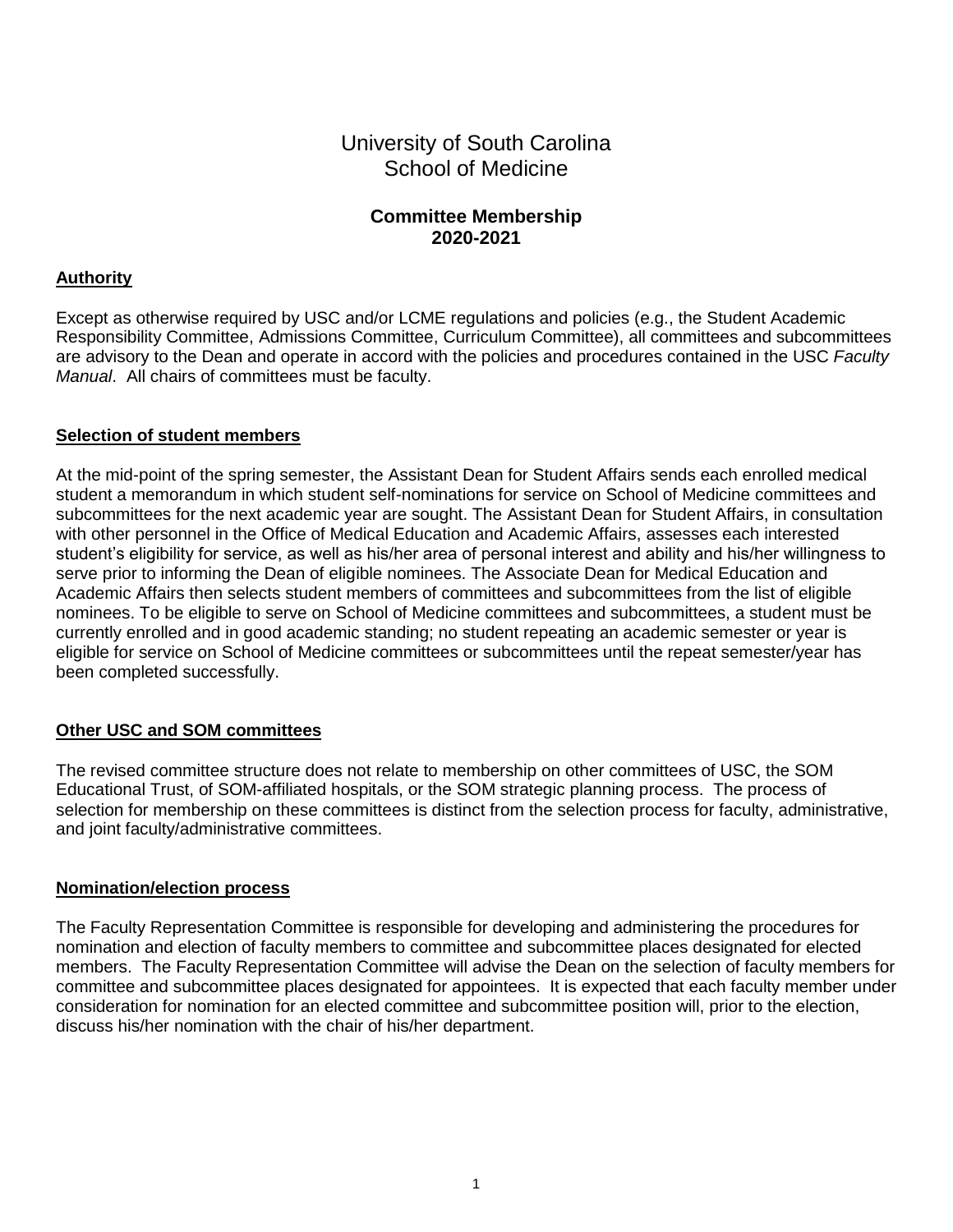## **Voting privileges**

All faculty, students, administrators, and non-faculty SOM staff members, who are members of SOM committees and subcommittees, whether elected, appointed, or ex-officio, are eligible to vote unless otherwise specified. Consultants and other individuals specifically identified as staff to committees and subcommittees are not eligible to vote.

[N.B. In the USC *Faculty Manual,* "faculty" is defined as "the President, the Provost and all academic vice presidents and academic associate and assistant vice-presidents; all deans, associate and assistant deans of all schools and colleges; professors, associate professors, assistant professors, all full-time academic instructors and full-time lecturers who are not degree candidates at the University of South Carolina; visiting faculty members, emeriti faculty members, the Vice-President for Student Affairs, Director of University Libraries, professional librarians, Director of Admissions, and such other persons as the faculty sees fit to elect."

Additionally, "the following members of the faculty shall have the right to present motions and to vote: the President, the Provost, the academic vice presidents, the deans of schools and colleges, chairs of academic departments, professional librarians, full-time faculty in ROTC programs, and those regularly appointed professors, associate professors, assistant professors, and any administrative official who has tenure as a faculty member."

Finally, "the faculty of a college, school, or department shall consist of all its members having the rank of professor, associate professor, assistant professor, and all full-time instructors and part-time lecturers. Voting rights within a college, school, or department are based upon the same standards as in the University faculty."]

## **Minutes of committee and subcommittee meetings**

The Chair of each committee and subcommittee will ensure that minutes of each meeting are kept and distributed to committee and subcommittee members. In addition, records of attendance at committee and subcommittee meetings should be kept for each member. July is designated the first month of the academic year, and June is designated the final month of the academic year.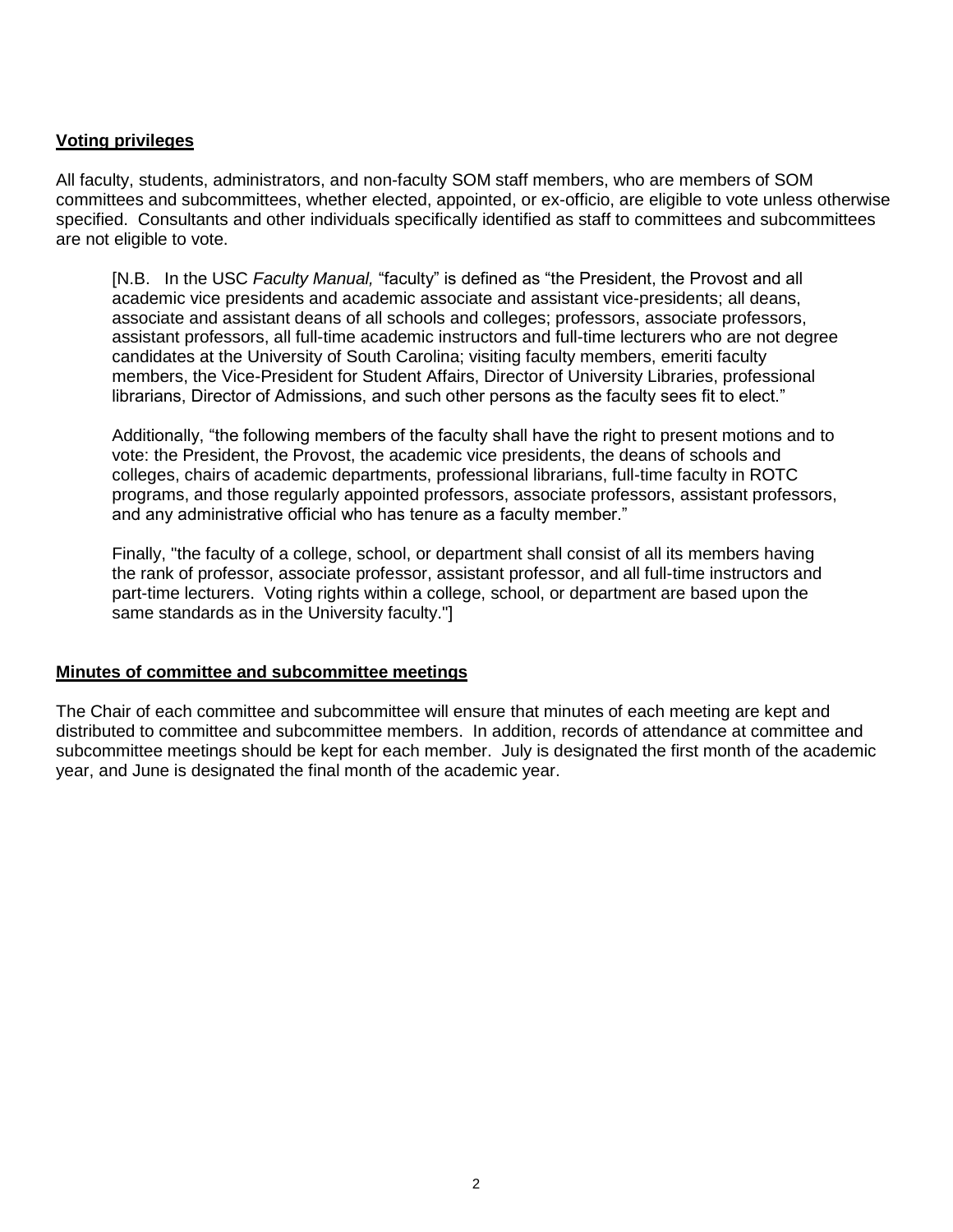I. Committees related to the University of South Carolina

Committees mandated by the University of South Carolina *Faculty Manual*

- A. **Basic Science Unit Tenure and Promotion Committee**: formulates specific criteria for tenure and promotion of faculty members in SOM basic science departments, assesses candidates for tenure and/or promotion, and makes recommendations to the SOM Dean. CHAIR: Elected by members TERM OF OFFICE: Continuous MEETING FREQUENCY: As required MEMBERS: All tenured faculty members in SOM basic science departments
- B. **Clinical Unit Tenure and Promotion Committee**: formulates specific criteria for tenure and promotion of faculty members in SOM clinical departments, assesses candidates for tenure and/or promotion, and makes recommendations to the SOM Dean. CHAIR: Elected by members TERM OF OFFICE: Continuous MEETING FREQUENCY: As required MEMBERS: All tenured faculty members in SOM clinical departments
- C. **Medical Library Unit Tenure Committee**: formulates specific criteria for tenure and promotion of SOM medical librarians, assesses candidates for tenure and/or promotion, and makes recommendations to the SOM Dean. CHAIR: Elected by members TERM OF OFFICE: Continuous MEETING FREQUENCY: As required MEMBERS: All tenured medical librarians in the SOM Medical Library
- II. Committees related directly to the Office of the Dean:
	- A. **Faculty Representation Committee**: coordinates the process of nomination and election of faculty members to SOM committees; advises the Dean on the appointment of faculty members to SOM and University committees; advises the Dean on the number and purpose of SOM committees and subcommittees; and clarifies, with elected and appointed committee chairs, the charges for each SOM committee and subcommittee; addresses with the Dean all matters referred to it by faculty members; and assists the Dean in obtaining faculty members' input into decision making. The members of the FRC elect 3 members (2 of whom must be from basic science departments) of this committee to represent the faculty on the Executive Committee and 3 members (2 of whom must be from basic science departments) to represent the faculty on the Student Promotions Committee.

CHAIR: Elected by members

TERM OF OFFICE: 3-year, staggered terms; other members are ex-officio MEETING FREQUENCY: At least once annually in June and additional meetings as required MEMBERS:

2 elected basic science faculty members:

Shekhar Patel, Cell Biology and Anatomy, 2018-2021

Michy Kelly, Pharmacology, Physiology, and Neuroscience, 2019-2022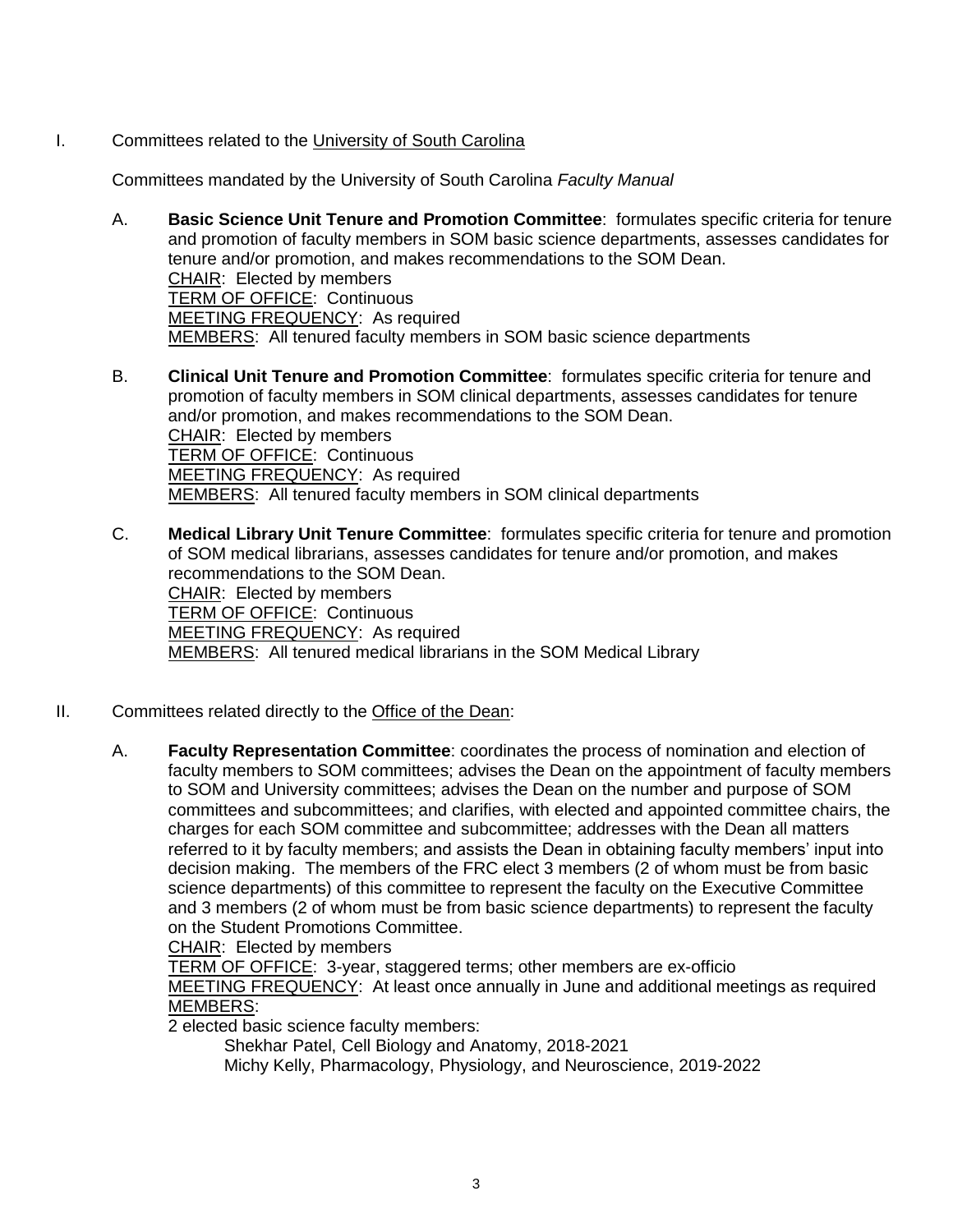2 elected clinical faculty members:

Kaustubh Joshi, Neuropsychiatry and Behavioral Science, 2018-2021 Trey Brown, Pediatrics, 2019-2022

2 faculty members elected at large:

Kari-Claudia Allen, Family and Preventive Medicine, 2020-2023 Katie Stephenson, Pediatrics, 2020-2023

2 faculty members appointed by the Dean: Jay Potts, Cell Biology and Anatomy, 2018-2021 Erika Blanck, Cell Biology and Anatomy, 2019-2022

Executive Dean: Les Hall

Associate Dean for Medical Education and Academic Affairs: J. T. Thornhill

Associate Dean for Research and Graduate Education: Frank Spinale

Assistant Dean for Executive Affairs: Ruth Riley

Representative from the Columbia VA Health Care System: Vacancy

#### B. **Executive Committee**: advises the Dean about administration of the SOM. CHAIR: Dean

TERM OF OFFICE: All positions are ex-officio MEETING FREQUENCY: Monthly MEMBERS: Executive Dean: Les Hall (Chair)

Chairs of all departments:

Wayne Carver, Cell Biology and Anatomy Jamee Steen, Family and Preventive Medicine Sharon Weissman Internal Medicine (Interim Chair) Souvik Sen, Neurology Meera Narasimhan, Neuropsychiatry and Behavioral Science Berry Campbell, Obstetrics and Gynecology Chris Mazoue', Orthopedic Surgery Mitzi Nagarkatti, Pathology and Microbiology Caughman Taylor, Pediatrics Marlene Wilson, Pharmacology, Physiology, and Neuroscience Tripp Bell, Radiology Daniel Clair, Surgery

3 members elected from the FRC, 2 of whom should be from basic science departments: Jay Potts, Cell Biology and Anatomy, 2018-2021 Erika Blanck, Cell Biology and Anatomy, 2019-2022 Trey Brown, Pediatrics, 2019-2022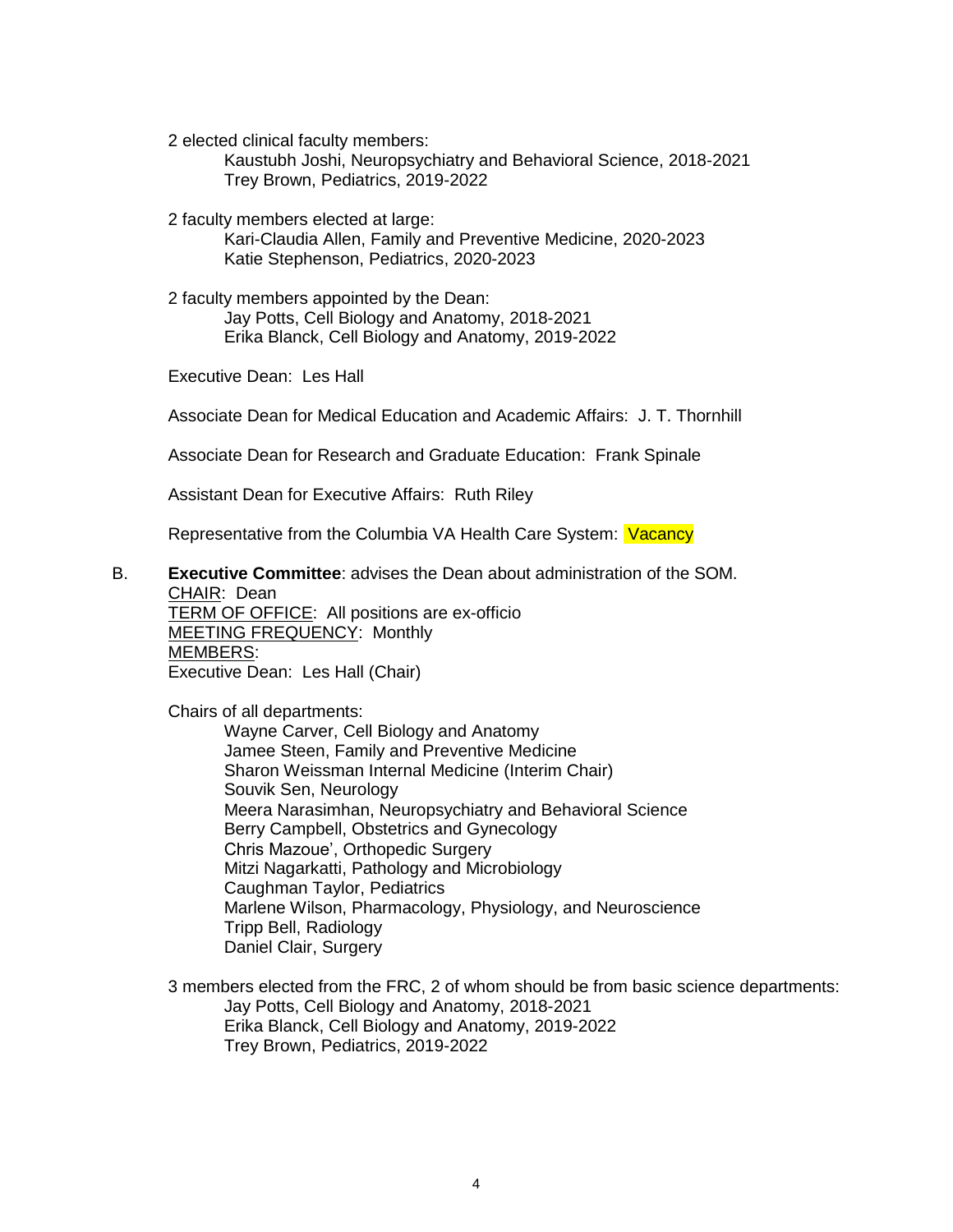Associate Deans: Carol McMahon, J. T. Thornhill, Frank Spinale, Chuck Carter (Prisma Health)

Assistant Deans: Falicia Harvey, Robert Rhinehart, Brian Keisler, Ruth Riley, Eric Williams, Derek Payne, Lindsie Cone, Matt Orr, Alan Sechtin; James Cook

Director, Cardiovascular Research Center: Clinton Webb

Director of Educational Program Assessment and Quality Improvement: Mary Foertsch

Director of Human Resources: Susan Herndon

Director, Legal Affairs: Craig Stanley

Interim Director, Research Center for Transforming Health: Kevin Bennett

Columbia VA Health Care System ACOS for Education: James McCallum

Senior Director of Development and Alumni Relations: Kim Riggi

Associate Director for Alumni Relations and Development: Holly Jefferson

Communications Manager: Alyssa Yancey

Academic Program Manager/Director of Reporting and Analysis: Gloria Johnson

UofSC Chief Operating Office: Jeff Perkins

C. **Basic Science Advisory Committee**: advises the Dean about issues related to the basic sciences in the SOM. CHAIR: Elected by members TERM OF OFFICE: All positions are ex-officio

MEETING FREQUENCY: Quarterly MEMBERS: Executive Dean: Les Hall (Chair)

Chairs of all basic science departments: Wayne Carver, Cell Biology and Anatomy Mitzi Nagarkatti, Pathology, Microbiology, and Immunology Marlene Wilson, Pharmacology, Physiology, and Neuroscience

Associate Dean for Research and Graduate Education: Frank Spinale

Assistant Dean for Preclinical Curriculum: Falicia Harvey

Associate Dean for Medical Education and Academic Affairs: J. T. Thornhill

D. **Biomedical Engineering Committee**: advises the Dean on issues related to biomedical engineering in the SOM. CHAIR: Elected by members every two year TERM OF OFFICE: No term limit MEETING FREQUENCY: As required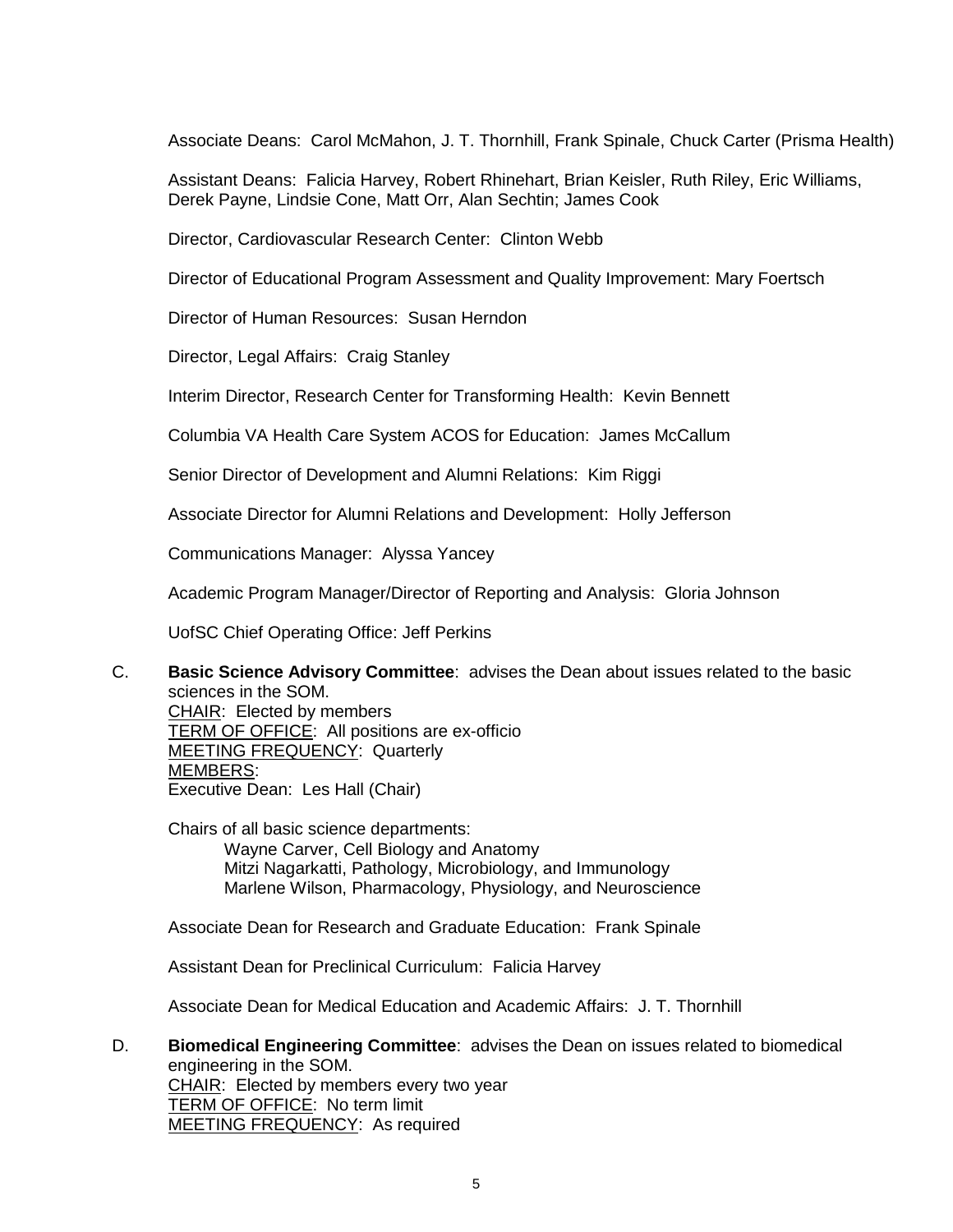MEMBERS:

Faculty who have a research interest in biomedical engineering or who participate in the Biomedical Engineering Program.

Susan Lessner, Cell Biology and Anatomy Jay Potts, Cell Biology and Anatomy Bob Price, Cell Biology and Anatomy David Mott, Pharmacology, Physiology, and Neuroscience Shekhar Patel, Cell Biology, and Anatomy John Eberth, Cell Biology and Anatomy

Associate Dean for Research and Graduate Education: Frank Spinale

E. **Student Promotions Committee**: advises the Dean about the academic standing of medical students enrolled in the SOM.

CHAIR: Elected by members annually in June TERM OF OFFICE: All positions are ex-officio MEETING FREQUENCY: Twice a year in May and December and additional meetings as required MEMBERS: Chairs of all departments:

Wayne Carver, Cell Biology and Anatomy Jamee Steen, Chair, Family and Preventive Medicine Sharon Weissman, Interim Chair, Internal Medicine Mitzi Nagarkatti, Pathology, Microbiology, and Immunology Souvik Sen, Neurology Meera Narasimhan, Neuropsychiatry and Behavioral Science Berry Campbell, Obstetrics and Gynecology Jack Wells, Ophthalmology Chris Mazoue', Orthopedic Surgery Caughman Taylor, Pediatrics Marlene Wilson, Pharmacology, Physiology, and Neuroscience Tripp Bell, Radiology (Chair) Daniel Clair, Surgery

3 faculty members elected from the FRC, 2 of who should be from basic science departments: Jay Potts, Cell Biology and Anatomy, 2018-2021 Erika Blanck, Cell Biology and Anatomy, 2019-2022 Trey Brown, Pediatrics, 2019-2022

staffed by Assistant Dean for Student Affairs: Eric Williams

ex officio non-voting member: Associate Dean for Medical Education and Academic Affairs: J. T. Thornhill

1. **Academic Review Subcommittee**: makes recommendations for consideration by the Student Promotions Committee regarding the academic standing of medical students enrolled in the SOM. CHAIR: Chair of Student Promotions Committee TERM OF OFFICE: 3-year, staggered terms for faculty members; Chair is ex-officio MEETING FREQUENCY: Twice a year in May and December and additional meetings as required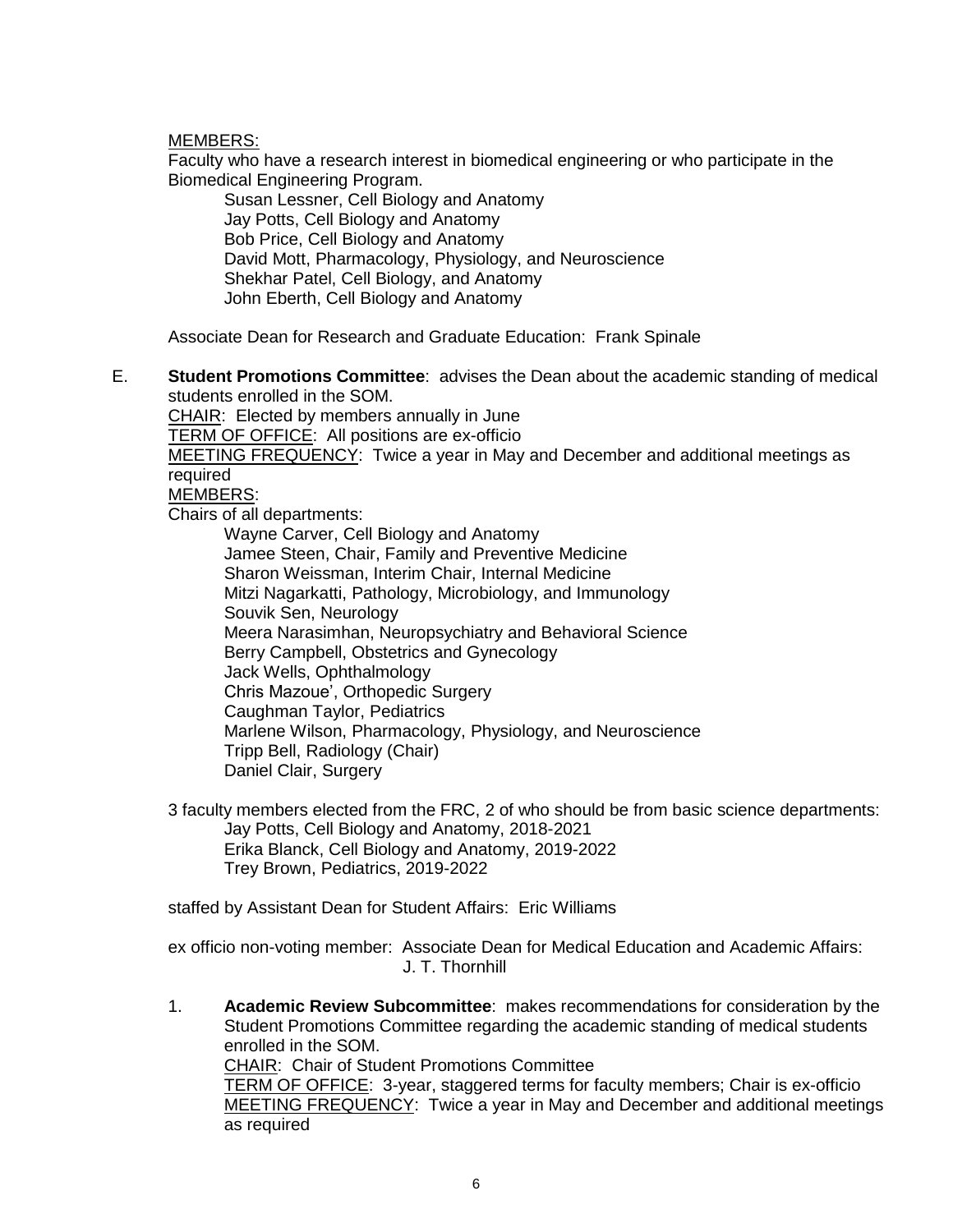MEMBERS:

4 elected faculty members:

James Stallworth, Pediatrics, 2019-2022 Stacy Cobb, Pediatrics, 2020-2023 Michy Kelly, Pharmacology, Physiology, and Neuroscience, 2020-2023 Robert Startz, Pathology, Microbiology, and Immunology, 2020-2023

Student Promotions Committee Chair: Tripp Bell

staffed by Assistant Dean for Student Affairs: Eric Williams

2. **Honor Committee**: encourages the students of the USC SOM to uphold the highest standards of integrity; informs the students of the USC SOM of the expectations set forth by the written Honor Code; informs the students of the USC SOM of the process of the Honor Council; and serves as a pool of hearing panel members for the Honor Council. CHAIR: Nicholas Harris

TERM OF OFFICE: 3-year, staggered terms for faculty advisors; 1 year for Chair (always an M-II) MEETING FREQUENCY: As needed

MEMBERS:

2 faculty advisors appointed by the Dean:

Jeff Holloway, Pediatrics, 2028-2021

TBD

Medical Students:

2023

Nic Brandt Carolyn Gregorie Carra Lyons – Chair 2020-2021 Syndey Rush Mikaela York

2022

Kayla Ferguson Nicholas Harris Charlotte Hawkins Brendan Lutz Cameron Myers

# 2021

Daniel Altman Alison Augsburger Jason Pecorella Zachary Seymour Katlyn Taylor Timothy Wilkening – M-IV Advisor

Florence Campus Liaison Timothy Wilkening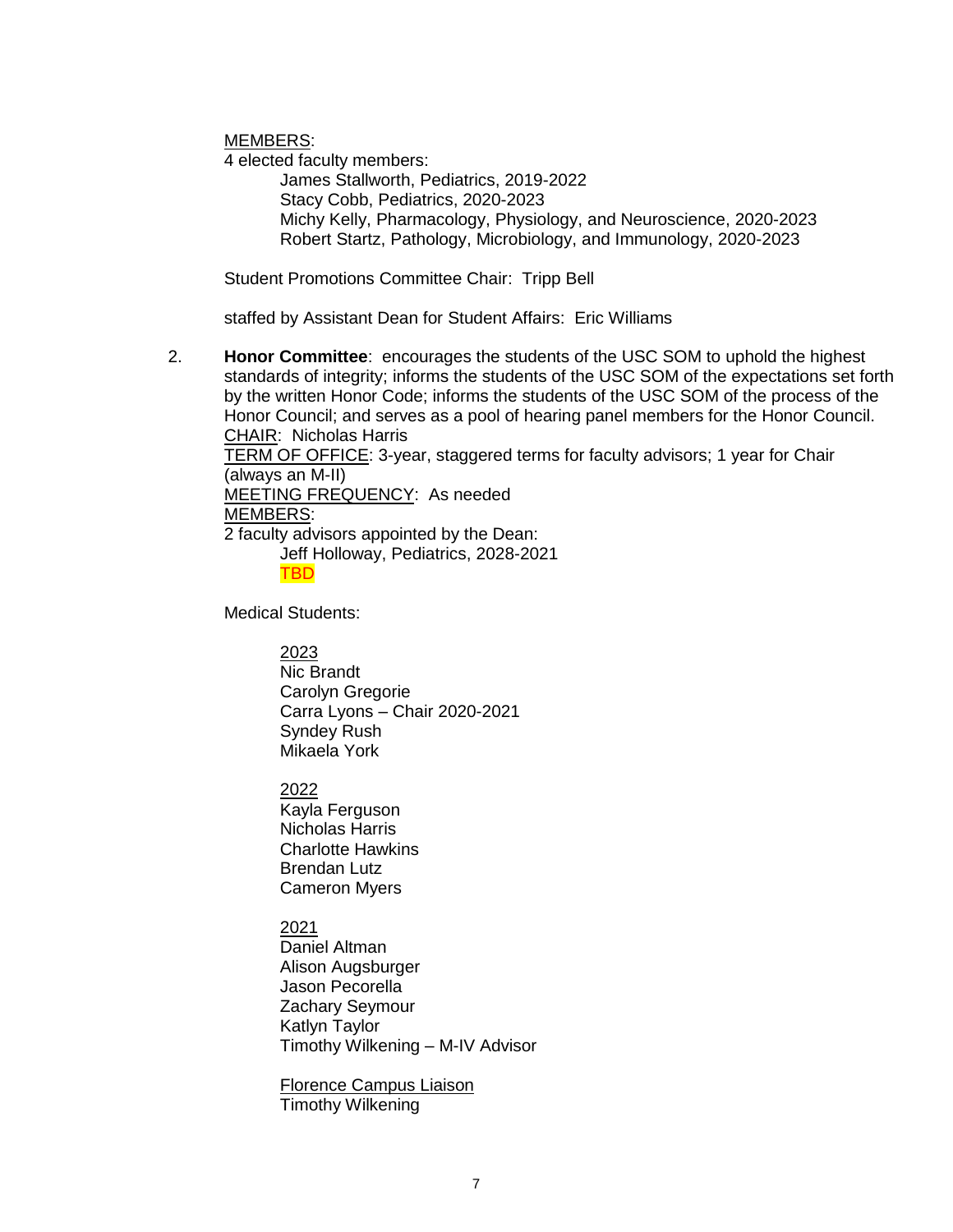F. **Academic Standards Committee**: is responsible for the maintenance of academic excellence in the SOM, establishes criteria for determination of satisfactory academic performance for promotion and graduation of medical students; establishes consistent standards for methods of assessing quality, assigning grades, and correcting academic deficiencies of medical students. CHAIR: Dean

TERM OF OFFICE: 3-year staggered terms for faculty members and 1-year terms for medical students; other members are ex-officio

MEETING FREQUENCY: Twice a year and additional meetings as required MEMBERS:

Executive Dean: Les Hall (Chair)

5 elected faculty members:

Renu Pokharna, Neurology, 2018-2021 Jack Goldsmith, Cell Biology and Anatomy, 2019-2022 Robert Nahouraii, Pediatrics, 2019-2022 James Gambrell, Pediatrics, 2020-2023 Wenbin Tan, Cell Biology and Anatomy, 2020-2023

1 M-IV student (1 M-IV alternate) Sydnie Mick (M-IV) Ryan Alexander (M-IV) (Alternate)

Associate Dean for Medical Education and Academic Affairs: J. T. Thornhill

Assistant Dean for Clinical Curriculum and Assessment: Brian Keisler Registrar: Robert Rhinehart

Director of Program Assessment and Quality Improvement: Mary Foertsch

staffed by Assistant Dean for Preclinical Curriculum: Falicia Harvey

1. **Grade Change Subcommittee**: hears, assesses, and decides upon requests from faculty members for grade changes for medical students in courses, clerkships, and electives.

CHAIR: Associate Dean for Medical Education and Academic Affairs TERM OF OFFICE: 3-year terms for faculty members; other member is ex-officio MEETING FREQUENCY: As required MEMBERS:

1 faculty member of the Academic Standards Committee selected by Academic Standards Committee members as the representative to the Grade Change Subcommittee: Wenbin Tan

3 elected faculty members:

Kaustubh Joshi, Neuropsychiatry and Behavioral Science, 2019-2022 Katie Stephenson, Pediatrics, 2019-2022 Julia Balance, Pediatrics, 2020-2023

Associate Dean for Medical Education and Academic Affairs: J. T. Thornhill (Chair)

staffed by Director of Enrollment Services/Registrar: Robert Rhinehart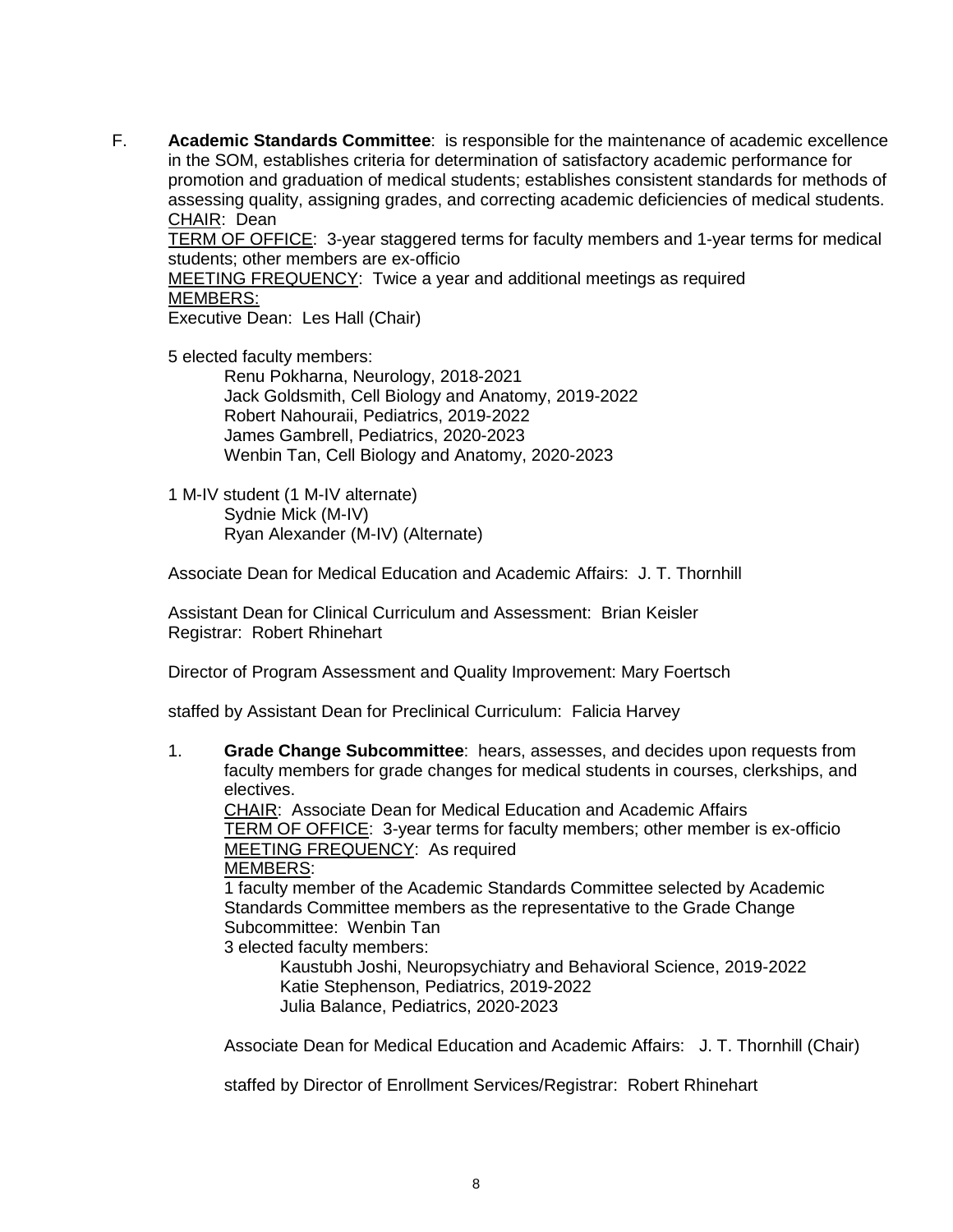G. **Women in Science and Medicine Committee**: advises the Dean on issues related to women students, faculty, and staff of the SOM. CHAIR: Elected by members TERM OF OFFICE: 3-year, staggered terms for faculty and staff members and 1-year terms for graduate and medical students; other members are ex-officio MEETING FREQUENCY: Monthly MEMBERS: 2 elected faculty members from basic science departments: Michy Kelly, Pharmacology, Physiology, and Neuroscience, 2018-2021 (Chair) Sue Lessner, Cell Biology and Anatomy, 2018-2021 3 elected faculty members from clinical departments: Rita Dixon, PA Program, 2018-2021 Yuliya Rekhtman, Pediatrics, 2019-2022 Zoe Foster, Family and Preventive Medicine, 2020-2023 1 representative appointed by the Dean: Mary Foertsch, Curricular Affairs, 2020-2023 2 SOM alumni/ae appointed by the Dean: Julie Anderson, Pediatrics, 2019-2022 Jennifer Hucks, Internal Medicine, 2020-2023 2 SOM non-faculty staff members appointed by the Dean: Shelley Streeter, Admissions and Enrollment Services, 2019-2022 Kim Riggi, Development, 2020-2023 Medical Students: Hannah Puckett (M-IV) Loren Smith (M-IV) Kirklen Petersen (M-II) Alyssa Holden (M-IV) Graduate Students: Taylor Kupneski (Genetic Counseling) Kaitlyn Laird (PA) Emily Mason PA) Sophie Bruckmeier Biomedical Sciences) SOM's AAMC Women's Liaison Officer serve as ex officio, non-voting member: Jennifer Hucks H. **Appointment and Promotion Committee for Non-Tenure-Track Basic Science Faculty:**  evaluates the curriculum vitae and application materials for candidates requesting appointment at the Associate Professor or Professor level or promotion to the Associate Professor of Professor level and recommends to the Dean the appropriate faculty rank for the candidate. CHAIR: Elected by members TERM OF OFFICE: 3-year, staggered terms MEETING FREQUENCY: As required

MEMBERS: Associate Professor or Professor (non-tenure track) from each basic science department appointed by the Faculty Representation Committee; Professor (tenure track or non-tenure track) from each basic science department appointed by the Department Chair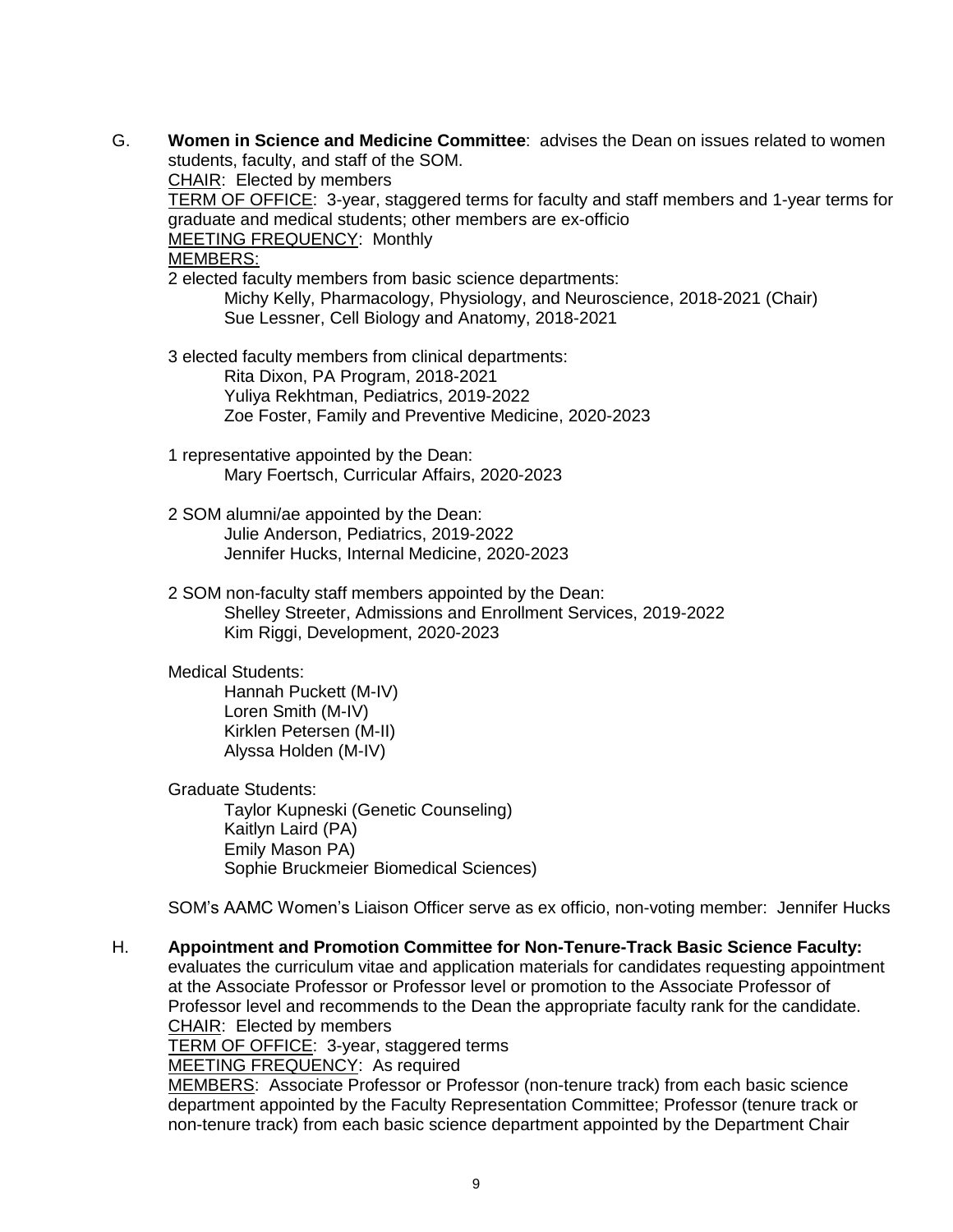Faculty members appointed by the Faculty Representation Committee Narendra Singh, Microbiology, and Immunology, 2019-2022 Kevin LeBlanc, Nurse Anesthesia Program, 2019-2022 Britt Wilson, Pharmacology, Physiology, and Neuroscience, 2020-2023 Bob Price, Cell Biology and Anatomy, 2020-2023 (Chair)

Faculty members appointed by the Department Chair

Carol McMahon, Pathology, Microbiology, and Immunology, 2018-2021 Claudia Grillo, Pharmacology, Physiology, and Neuroscience, 2020-2023 Erika Blanck, Cell Biology and Anatomy, 2020-2023

I. **Appointment and Promotion Committee for Non-Tenure-Track Clinical Faculty:** evaluates the curriculum vitae and application materials for candidates requesting appointment at the Associate Professor or Professor level or promotion to the Associate Professor of Professor level and recommends to the Dean the appropriate faculty rank for the candidate. CHAIR: Elected by members

TERM OF OFFICE: 3-year, staggered terms for departments with more than one full professor MEETING FREQUENCY: As required

MEMBERS: Associate Professor or Professor (non-tenure track) appointed by the Department Chair from each clinical department

Janice Edwards, Obstetrics and Gynecology, 2018-2021 James Nottingham, Surgery, 2018-2021 (Chair) Chuck Carter, Family and Preventive Medicine, 2018-2021 Frank Voss, Orthopedic Surgery, 2018-2021 Kaustubh Joshi, Neuropsychiatry and Behavioral Science, 2019-2022 David Rotholz, Pediatrics, 2019-2022 Swamy Venkatesh, Neurology, 2019-2022 Sharon, Weissman, Internal Medicine, 2019-2022

J. **Conflict of Interest Committee**: addresses situations when outside financial interests may overlap or conflict with their activities at the USC SOM and manage compliance with University, SOM, and national policies regarding intellectual or financial conflicts of interest. The committee will provide oversight for recognizing the importance of the research and educational missions to the University and acknowledge that it is enhanced when members of the University community interact with other groups and organizations, including businesses, government entities, not-for-profit groups, professional societies, and other academic institutions, and reasonably address potential conflicts of interest.

CHAIR: Elected by members

TERM OF OFFICE: 3-year, staggered terms for appointed faculty members; all other members are ex officio

MEETING FREQUENCY: As needed. Since the group meets via email and most issues are clinical, most of the COI questions get sent to the Medical Group, which has some overlap with the SOM. If there is COI question that is strictly SOM, then it will be sent to the SOM Conflict of Interest Committee.

MEMBERS:

2 faculty members from clinical departments appointed by the Dean after consultation with the FRC:

Kaustubh Joshi, Neuropsychiatry and Behavioral Science, 2019-2022 Matthew Lee, Pediatrics, 2020-2023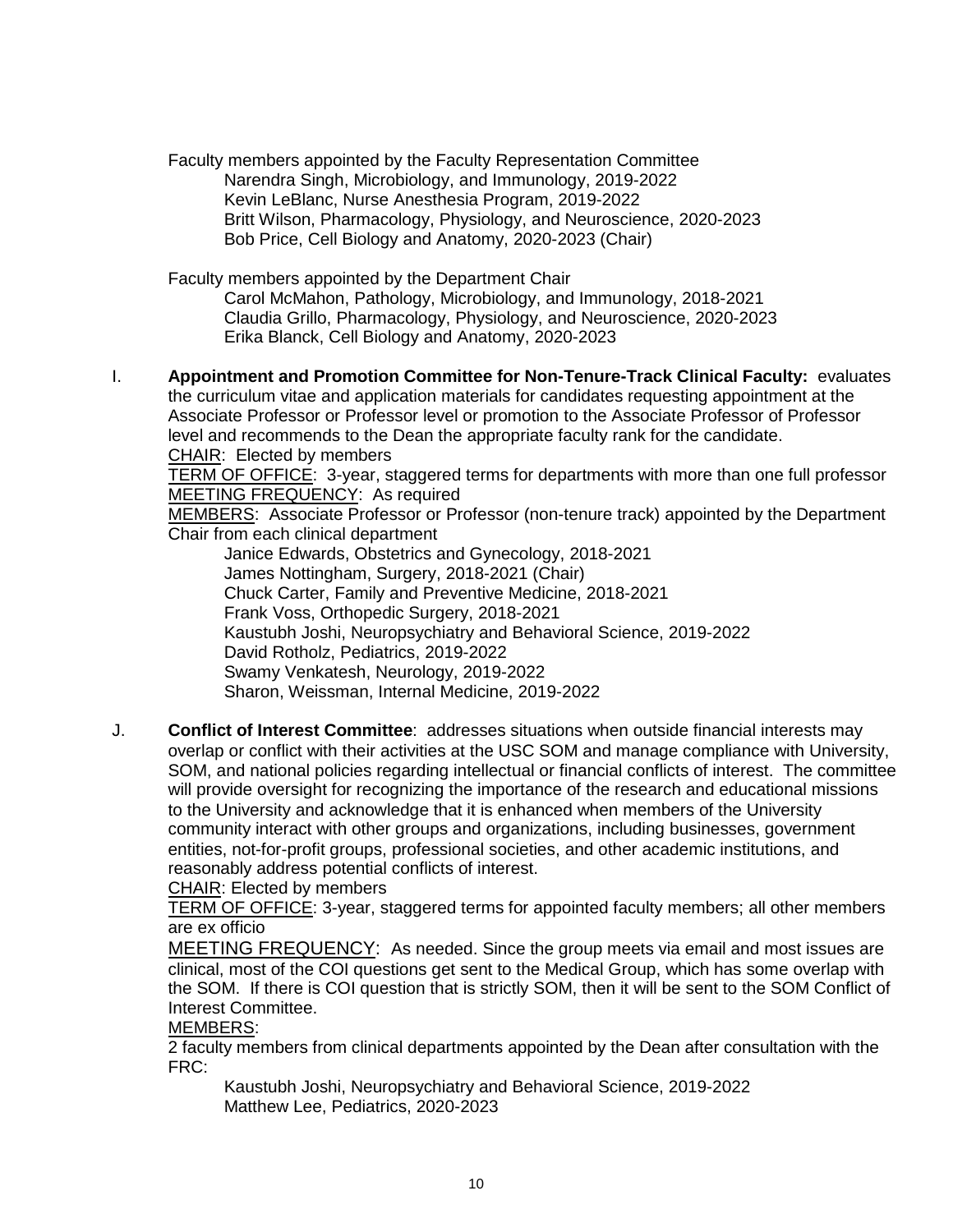1 faculty member from a basic science department appointed by the Dean after consultation with the FRC:

Shekhar Patel, Cell Biology and Anatomy, 2020-2023

Director of Legal Affairs: Craig Stanley

Assistant Dean for Executive Affairs: Ruth Riley

Chief Contracting Officer: Tan Platt

III. Committees related to the Office of the Dean through the Office of Medical Education and Academic Affairs (Offices of Admissions and Enrollment Services, Curricular Affairs and Media Resources, Graduate Studies, and Student and Career Services):

Through Office of Admissions and Enrollment Services:

- A. **Admissions Committee**: establishes application/admissions policies and procedures for the SOM; evaluates and recommends to the Dean applicants for admission. CHAIR: Associate Dean for Medical Education and Academic Affairs TERM OF OFFICE: 3-year, staggered terms for faculty members and 1-year terms for medical students; other members are ex-officio MEETING FREQUENCY: Weekly from September through March MEMBERS: Up to 24 members appointed by the Dean: Garrett Helms, Family and Preventive Medicine, 2019-2022 Donald Wouri, Retired Faculty Member, 2019-2022 Ioulia Chatzistamou, Pathology, Microbiology, and Immunology, 2020-2023 Jack Goldsmith, Cell Biology and Anatomy, 2020-2023 Donna Ray, Internal Medicine, 2020-2023 Jim Wells, Cell Biology and Anatomy, 2020-2023 Christine Wheeler, Pathology, Microbiology, and Immunology, 2020-2023 William Hester, Retired Faculty Member, 2020-2023 Michelle Stanek, Family and Preventive Medicine, 2020-2023 Kerry Sims, Obstetrics and Gynecology, 2020-2023 Susan Lamb, Pediatrics, 2020-2023 James McCallum, VA Representative, 2020-2023 Eric Williams, Student Services, 2020-2023 Medical Students: Jamie Russell (M-II)
	- Reagan Farmer (M-II) Marie Plante (M-IV) Zalak Shah (M-IV) Shyam Desai (M-IV) Courtney Petersen (M-IV)

Associate Dean for Medical Education and Academic Affairs: J. T. Thornhill

Associate Dean for Diversity and Inclusion: Carol McMahon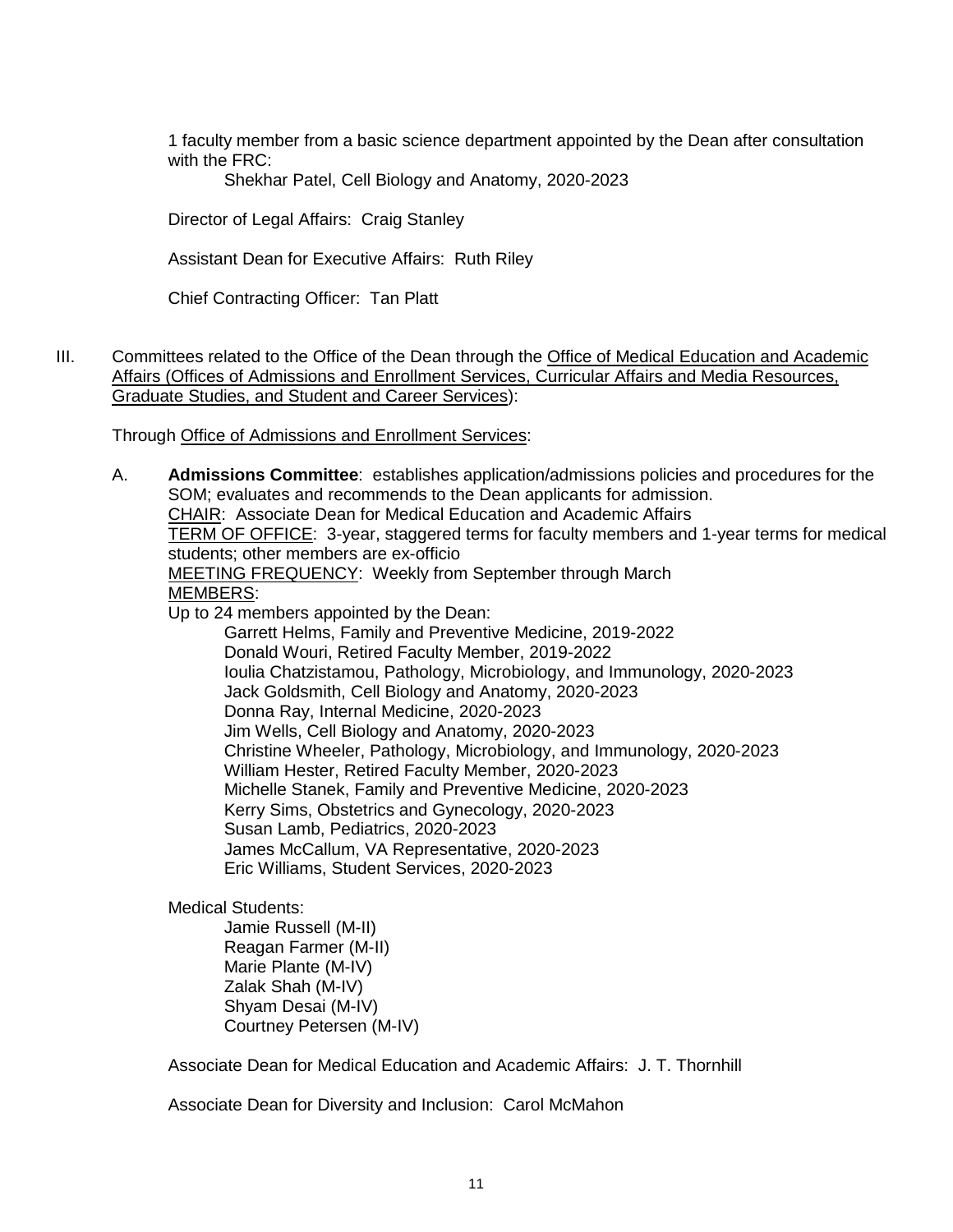Director of Medical Student Recruitment: James Stallworth

staffed by Director of Enrollment Services/Registrar: Robert Rhinehart

### Through Office of Curricular Affairs and Media Resources:

B. **Curriculum Committee**: is responsible for the development of and oversight over the content, structure, and pedagogy of the curriculum leading to the M.D. degree and for ensuring that students learn the knowledge, skills, attitudes, and behaviors necessary for the successful practice of medicine. CHAIR: Elected by members TERM OF OFFICE: 3-year, staggered terms for faculty members and 1-year terms for medical students; other members and consultants are ex-officio MEETING FREQUENCY: Monthly MEMBERS: 1 faculty member from each clinical department and 2 faculty members from each basic science department: Tripp Bell, Radiology Renu Pokharna, Neurology, 2018-2021 Ioulia Chatzistamou, Pathology, Microbiology, and Immunology, 2018-2021 Dan Brown, Pediatrics, 2018-2021 Alexa Gandy, Pathology, Microbiology, and Immunology, 2019-2022 Andrew Vaughn, Family and Preventive Medicine 2019-2022 James Cook, Obstetrics and Gynecology, 2019-2022 David Koon, Orthopedic Surgery, 2019-2022 Samantha Cox, Surgery, 2019-2022 Britt Wilson, Pharmacology, Physiology, and Neuroscience, 2020-2023 Jim Fadel, Pharmacology, Physiology, and Neuroscience, 2020-2023 Brittany Peters, Neuropsychiatry and Behavioral Science, 2020-2023 Holly LaVoie, Cell Biology and Anatomy, 2017-2020 David Giovaninni, Internal Medicine, 2020-2023 Erika Blanck, Cell Biology and Anatomy, 2020-2023

Medical Students:

Madelyn Welch (M-II) Alec Giakas (M-II) Baker Mills (M-IV) Patrick Desai (M-IV)

Associate Dean for Medical Education and Academic Affairs: J. T. Thornhill (non-voting)

Assistant Dean for Preclinical Curriculum: Falicia Harvey (non-voting)

Assistant Dean for Clinical Curriculum and Assessment: Brian Keisler (non-voting)

Assistant Dean for Medical Student Education (Florence): Alan Sechtin (non-voting)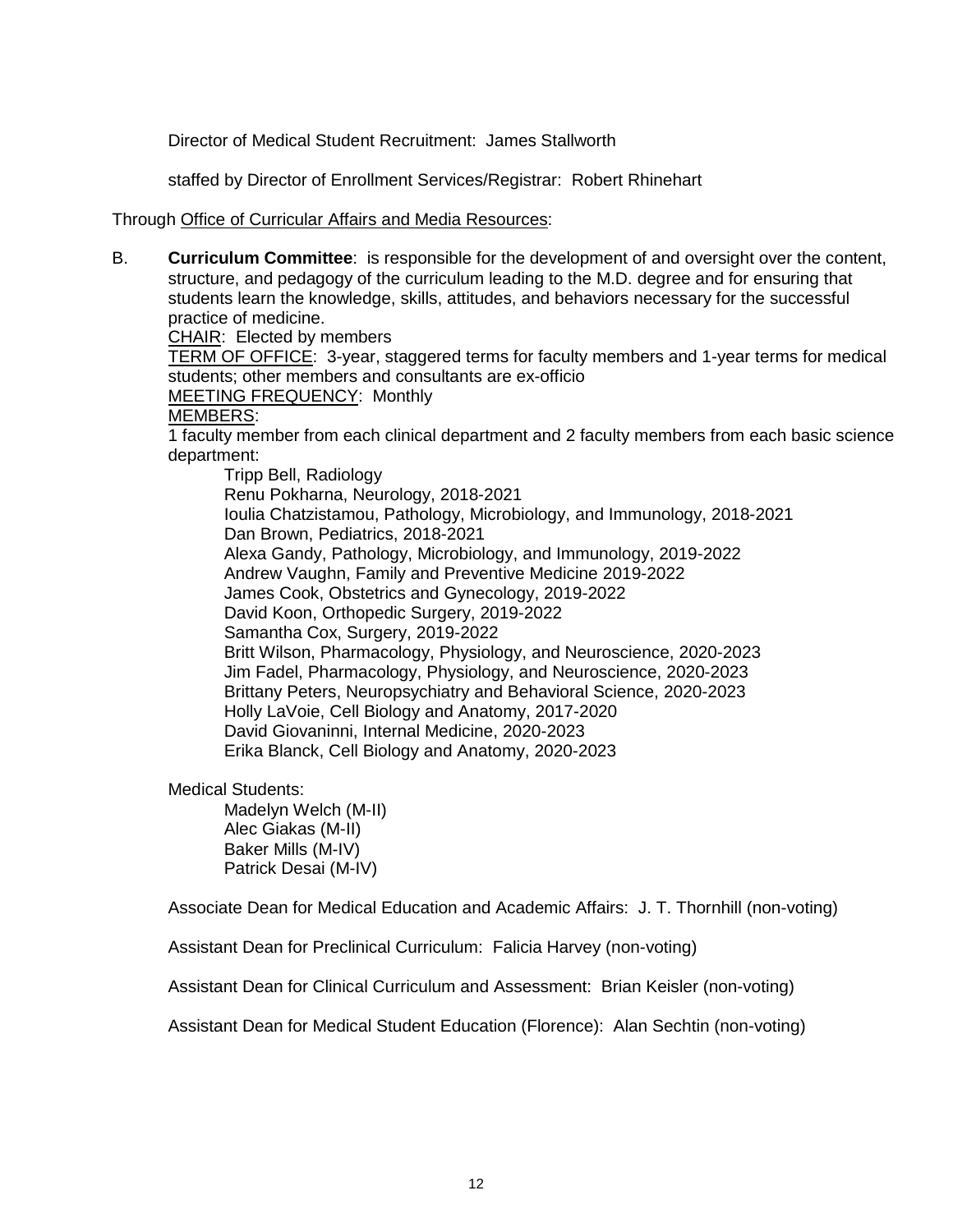Consultants:

Director Faculty Development: Donna Ray

Assistant Dean for Student Affairs: Eric Williams

Director of Library Services: Ruth Riley

Assistant Dean for Information Technology and Chief Information Officer: Lindsie Cone

Director of Enrollment Services and Registrar: Robert Rhinehart

Executive Director of the South Carolina Area Health Education Consortium: David Garr

Associate Dean for Diversity and Inclusion: Carol McMahon

Director of Educational Development – GME: Renee Connolly

Director of Educational Program Assessment and Quality Improvement: Mary Foertsch

staffed by Administrative Assistant, Office of Curricular Affairs and Media Resources: Freda McCray

- 1. Standing subcommittees:
	- a. **M-I/M-II Subcommittee**: is responsible for periodic review and update of all required M-I and M-II courses. CHAIR: Elected by members TERM OF OFFICE: 1-year terms for faculty members and 1-year terms for medical students; other members are ex-officio MEETING FREQUENCY: Called at the discretion of the chair or at the direction of the chair of the Curriculum Committee. MEMBERS: At least 4 faculty members appointed by the Curriculum Committee Chair from a roster of basic science and clinical Curriculum Committee members who have expressed interest in this subcommittee: Erika Blanck Ioulia Chatzistamou Lindsie Cone Jim Fadel Alexa Gandy Holly LaVoie, PhD

Medical Students: Alec Giakas, M-II Madelyn Welch, M-II

Assistant Dean for Preclinical Curriculum: Falicia Harvey (ex officio)

Course Directors (ex officio)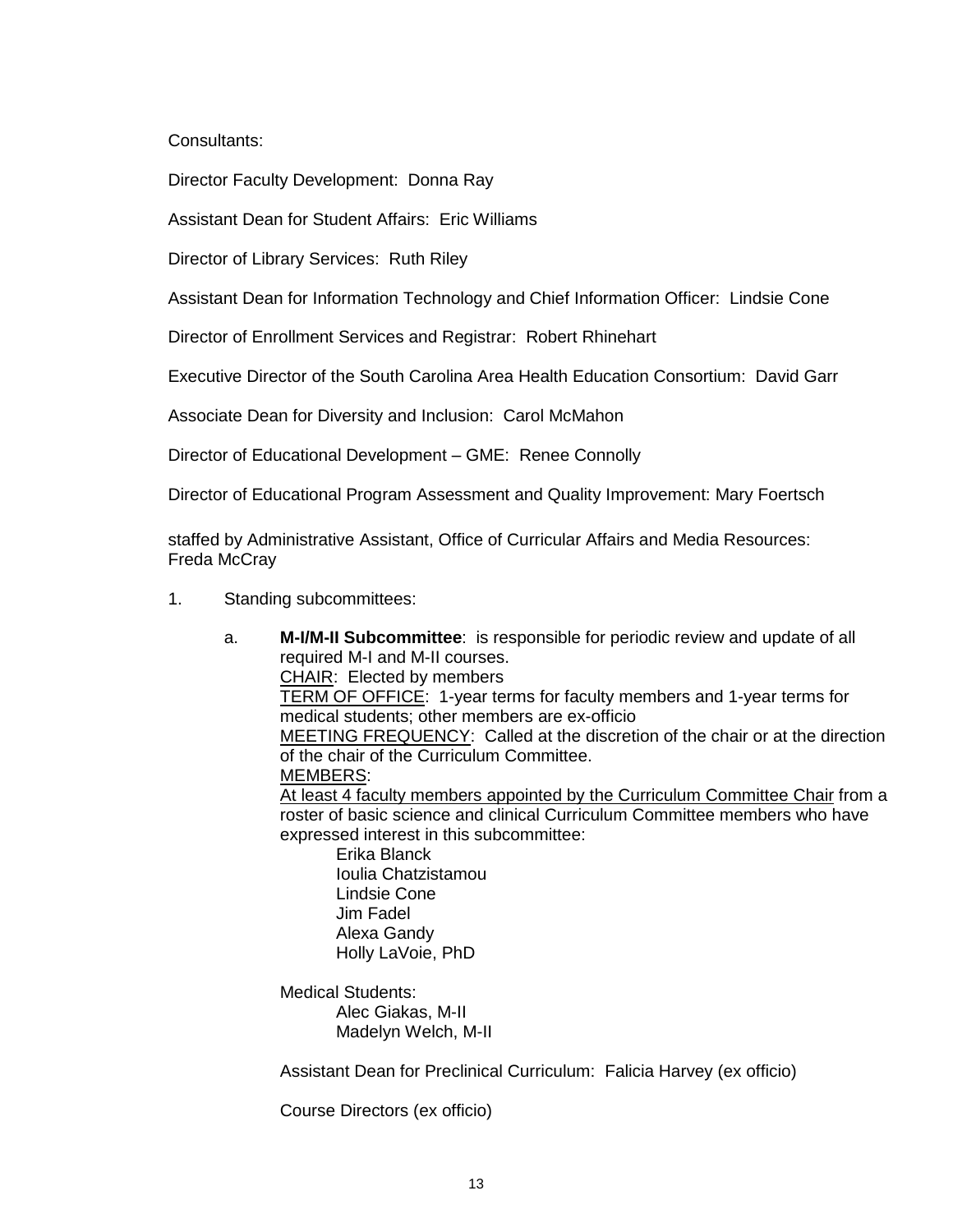Representation from both basic science and clinical departments is essential; the subcommittee may also invite as members other faculty members who are not Curriculum Committee members. With the approval of the Subcommittee chair, minutes will be taken and distributed by the Assistant Dean for Preclinical Curriculum.

b. **M-III/M-IV Subcommittee**: is responsible for the periodic review and update of all required M-III and M-IV courses.

CHAIR: Elected by members

TERM OF OFFICE: 1-year, terms for faculty members and 1-year terms for medical students; other members are ex-officio

MEETING FREQUENCY: Called at the discretion of the chair or at the direction of the chair of the Curriculum Committee.

MEMBERS:

At least 4 faculty members appointed by the Curriculum Committee Chair from a roster of basic science and clinical Curriculum Committee members who have expressed interest in this subcommittee:

Tripp Bell Dan Brown Renee Connolly Samantha Cox David Giovaninni Brittany Peters Renu Pokharna Andrew Vaughan

Medical Students:

Patrick Desai, M-IV Baker Mills, M-IV

Assistant Dean for Clinical Curriculum and Assessment: Brian Keisler (ex officio)

Assistant Dean for Medical Education (Florence): Alan Sechtin (ex officio)

Clerkship Directors (ex officio)

Representation from both basic science and clinical departments is essential; the subcommittee may also invite as members other faculty members who are not Curriculum Committee members. With the approval of the Subcommittee chair, minutes will be taken and distributed by the Assistant Dean for Clinical Curriculum.

c. **Interdepartmental/Interdisciplinary Integration Subcommittee**: is responsible for the periodic review and update of vertical curricula and for the integration of interdepartmental and interdisciplinary educational efforts. CHAIR: Elected by members TERM OF OFFICE: 1-year terms for faculty members; other members are ex-

officio MEETING FREQUENCY: Called at the discretion of the chair or at the direction of the chair of the Curriculum Committee.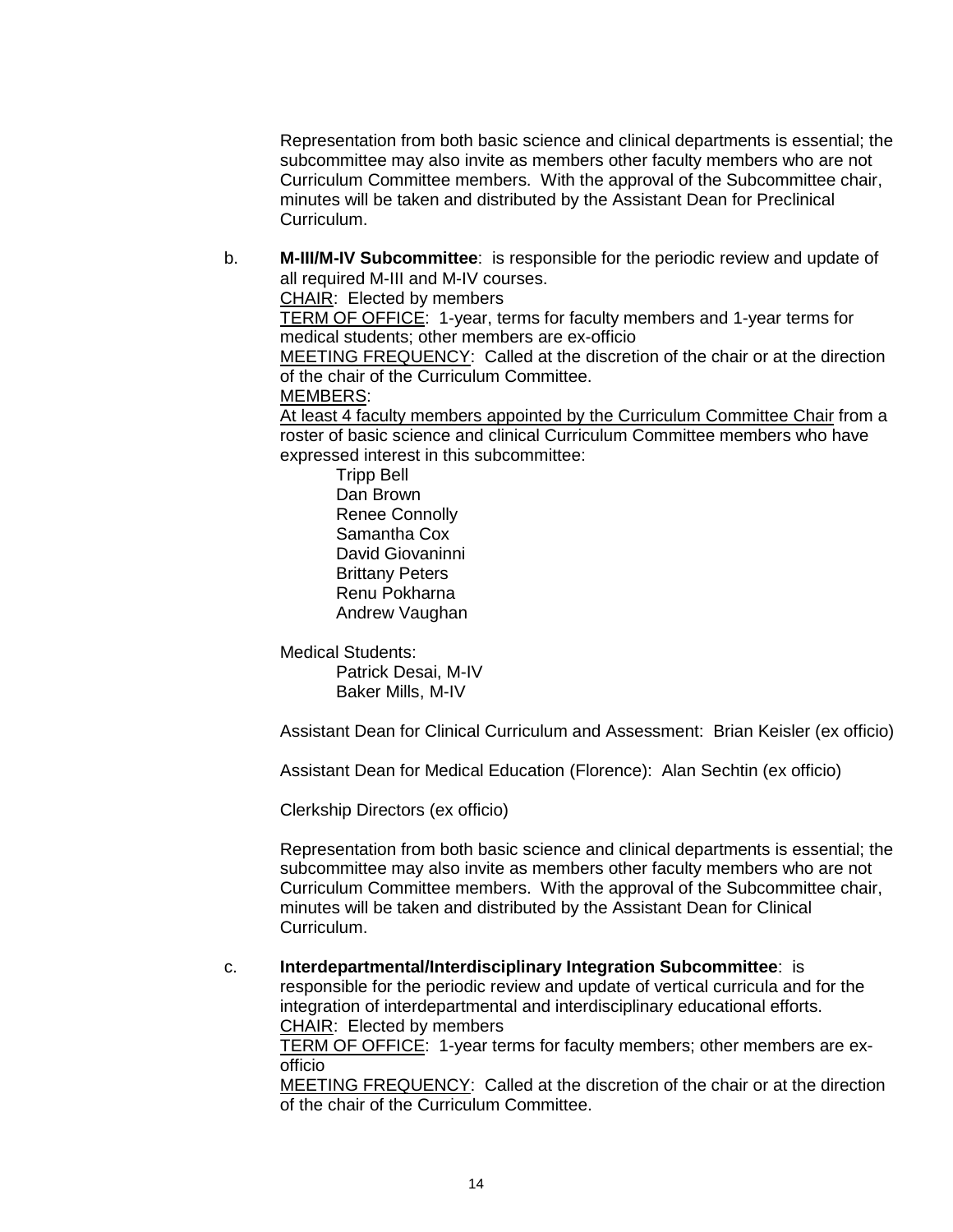MEMBERS:

David Koon Donna Ray Robert Rhinehart Eric Williams Roz McConnaughy

Medical Students: Baker Mills, M-IV Madelyn Welch, M-II

Ex Officio Voting Members Vacant – Assistant Dean for Clinical Learning Jack Goldsmith – Evidence in Medicine (ACE) Chris Goodman – Health and Society Ashley Jones – Screening and Treatment of Substance Use Disorders James Cook – Health Systems Science Vacant – Integrated Ultrasound Vacant – Nutrition

d. **Core Student Assessment Subcommittee**: is responsible for serving as consultants for assessment projects and otherwise serving as leaders to support a culture of assessment throughout the SOM; regularly reviewing SOM assessment policies and procedures and recommending improvements to the SOM Curriculum Committee supporting SOM assessors with information and resources, including technology recommendations, to maintain and carry out assessment plans--this includes recommending or providing assistance in the development of specific assessments of student learning outcomes. CHAIR: Elected by members

TERM OF OFFICE: Chairs of the curriculum committee's four subcommittees will serve 3-year staggered terms. The medical student will serve a 1-year term. The assistant deans and director of program assessment are ex-officio. MEETING FREQUENCY: Called at the discretion of the chair or at the direction of the chair of the Curriculum Committee.

MEMBERS: Chairs of the subcommittees:

Renee Connolly

Mary Foertsch, Chair

TBD – Chair, MI/MII Subcommittee

- TBD Chair, MIII/MIV Subcommittee
- TBD Chair, Interdisciplinary/Interdepartmental Integration **Subcommittee**

Medical Students:

Patrick Desai, M-IV Alec Giakas, M-II

Assistant Dean for Preclinical Curriculum: Falicia Harvey (ex officio)

Assistant Dean for Clinical Curriculum and Assessment: Brian Keisler (ex officio)

Assistant Dean for Medical Student Education-Florence: Alan Sechtin (ex officio)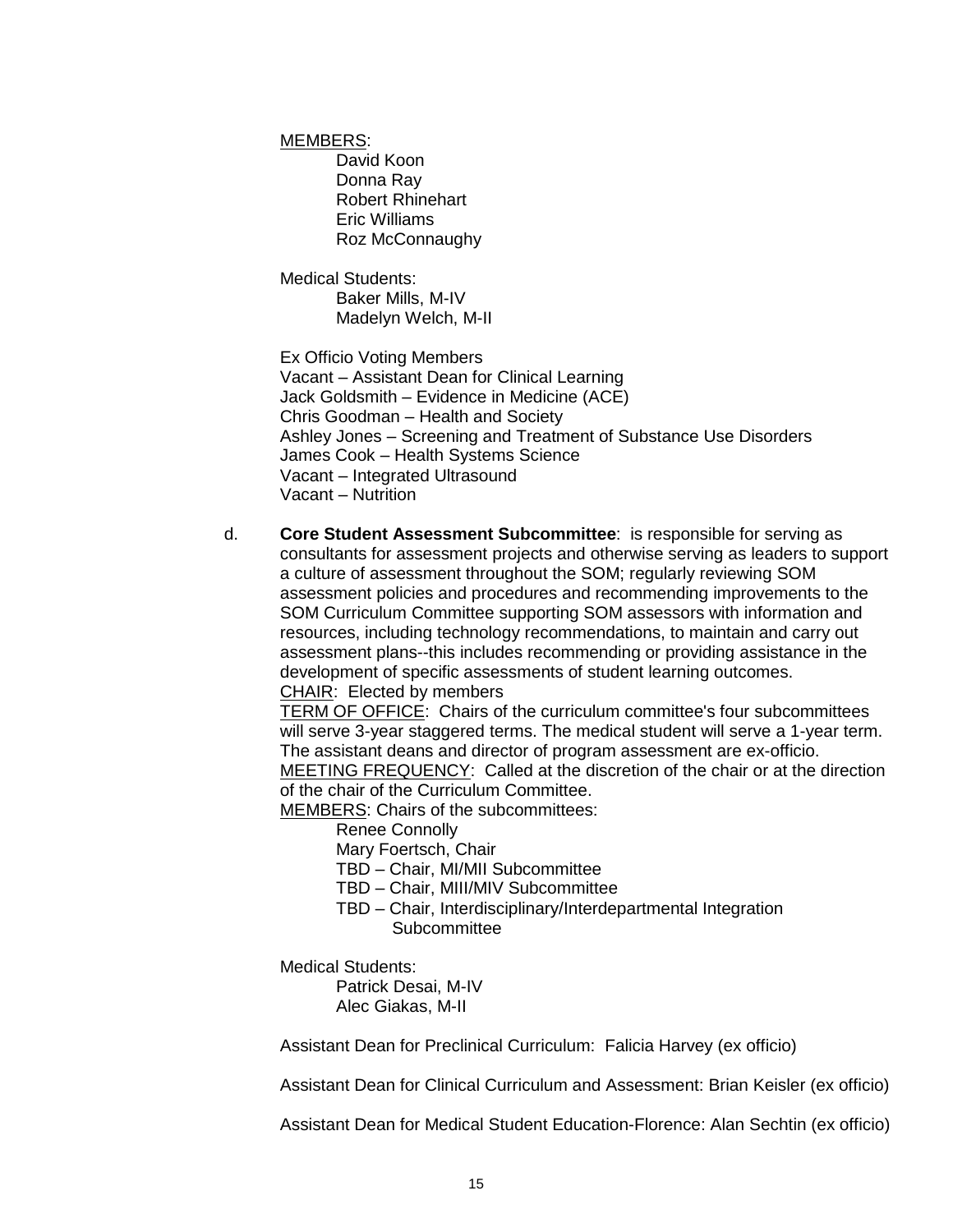- 2. *Ad hoc* subcommittees
	- a. **Curriculum Accommodations Subcommittee**: establishes policies and procedures for testing under non-standard conditions, reviews applications, and selects qualifying students. CHAIR: Assistant Dean for Preclinical Curriculum TERM OF OFFICE: 1-year terms for faculty member; other member is ex-officio MEETING FREQUENCY: Once per year in July/August and additional meetings as required MEMBERS: Appointed as needed

Assistant Dean for Preclinical Curriculum: Falicia Harvey (Chair)

Through Office of the Associate Dean for Research and Graduate Education:

C. **Graduate Education Committee**: Oversees all of the Graduate Programs in the SOM. Establishes policies and procedures for the graduate programs consistent with USC and SOM guidelines.

CHAIR: Elected by members TERM OF OFFICE: All members are ex-officio MEETING FREQUENCY: As required MEMBERS: All directors of SOM graduate programs Edie Goldsmith, Biomedical Science Graduate Programs

Shekhar Patel, Biomedical Science Certificate Program Kevin LeBlanc, Nurse Anesthesia Program Kerry Lachance, Rehabilitation Counseling Programs Janice Edwards, Genetic Counseling Program Greg Mangione, Physician Assistant Program

Associate Dean for Research and Graduate Education: Frank Spinale

D. **Biomedical Science Graduate Subcommittee**: Develops and oversees the content, structure, and pedagogy of the curriculum leading to the M.S., Ph.D., and Post-Baccalaureate Certificate in Biomedical Sciences degrees and for ensuring that students have solid knowledge and skills in biomedical sciences. Ensures that program requirements are met by departments, research focus groups, and students. CHAIR: Academic Director for Biomedical Science Graduate Programs TERM OF OFFICE: All faculty members are ex-officio MEETING FREQUENCY: As required MEMBERS:

Academic Director for Biomedical Science Graduate Program: Edie Goldsmith

2 appointed representatives from each basic science department:

Holly LaVoie, Cell Biology and Anatomy Angela Murphy, Pathology, Microbiology, and Immunology Jason Kubinak, Pathology, Microbiology, and Immunology David Mott, Pharmacology, Physiology, and Neuroscience Claudia Grillo, Pharmacology, Physiology, and Neuroscience Shekhar Patel, Cell Biology and Anatomy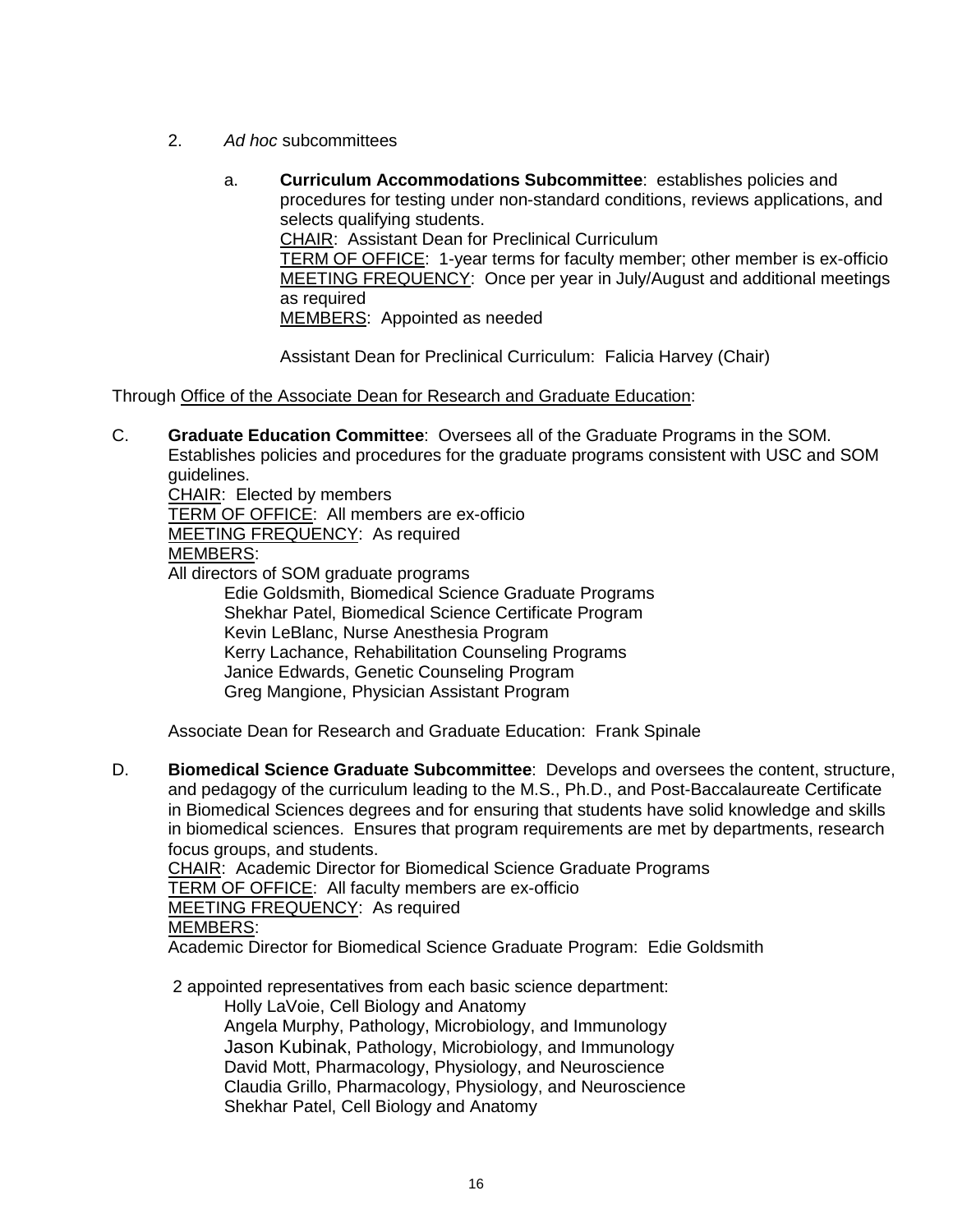Associate Dean for Research and Graduate Education: Frank Spinale

Director of the Biomedical Certificate Program: Shekhar Patel

Consultant: Jerel Arceneaux, Assistant Director of Student and Career Services

E. **Nurse Anesthesia Graduate Subcommittee**: establishes policies and procedures for the Graduate Nurse Anesthesia Program consistent with USC and SOM guidelines. Ensures that program requirements are met.

CHAIR: Academic Director of Graduate Nurse Anesthesia Program

TERM OF OFFICE: All faculty members are ex-officio

MEETING FREQUENCY: Twice per year and additional meetings as required MEMBERS:

Academic Director of Graduate Nurse Anesthesia Program: Kevin LeBlanc (Chair)

Assistant Program Director – Columbia Site: Catherine Gutshall

Assistant Program Director – Greenville Site: Richard Wilson

Faculty of Graduate Nurse Anesthesia Program: Tab King and Marc Benz

Nurse Anesthesia Program Clinical Coordinator (Columbia): Catherine Rhea

Consultant: Jerel Arceneaux, Assistant Director of Student and Career Services

F. **Rehabilitation Counseling Graduate Subcommittee**: establishes policies and procedures for the Graduate Rehabilitation Counseling Program consistent with USC and SOM guidelines. Ensures that program requirements are met. CHAIR: Rehabilitation Counseling Graduate Program Director

TERM OF OFFICE: All faculty members are ex-officio

MEETING FREQUENCY: As required

## MEMBERS:

Academic Director of Rehabilitation Counseling Graduate Program: Kerry Lachance, Neuropsychiatry and Behavioral Science (Chair)

3 appointed faculty members:

Michael Walsh, Neuropsychiatry and Behavioral Science Robert Dawson, Neuropsychiatry and Behavioral Science David Leach, Neuropsychiatry and Behavioral Science

Consultant: Jerel Arceneaux, Assistant Director of Student and Career Services

G. **Genetic Counseling Graduate Subcommittee**: establishes policies and procedures for the Biomedical Science Graduate Genetic Counseling Program consistent with USC and SOM guidelines. Ensures that program requirements are met. CHAIR: Genetic Counseling Graduate Program Director TERM OF OFFICE: All faculty members are ex-officio MEETING FREQUENCY: As required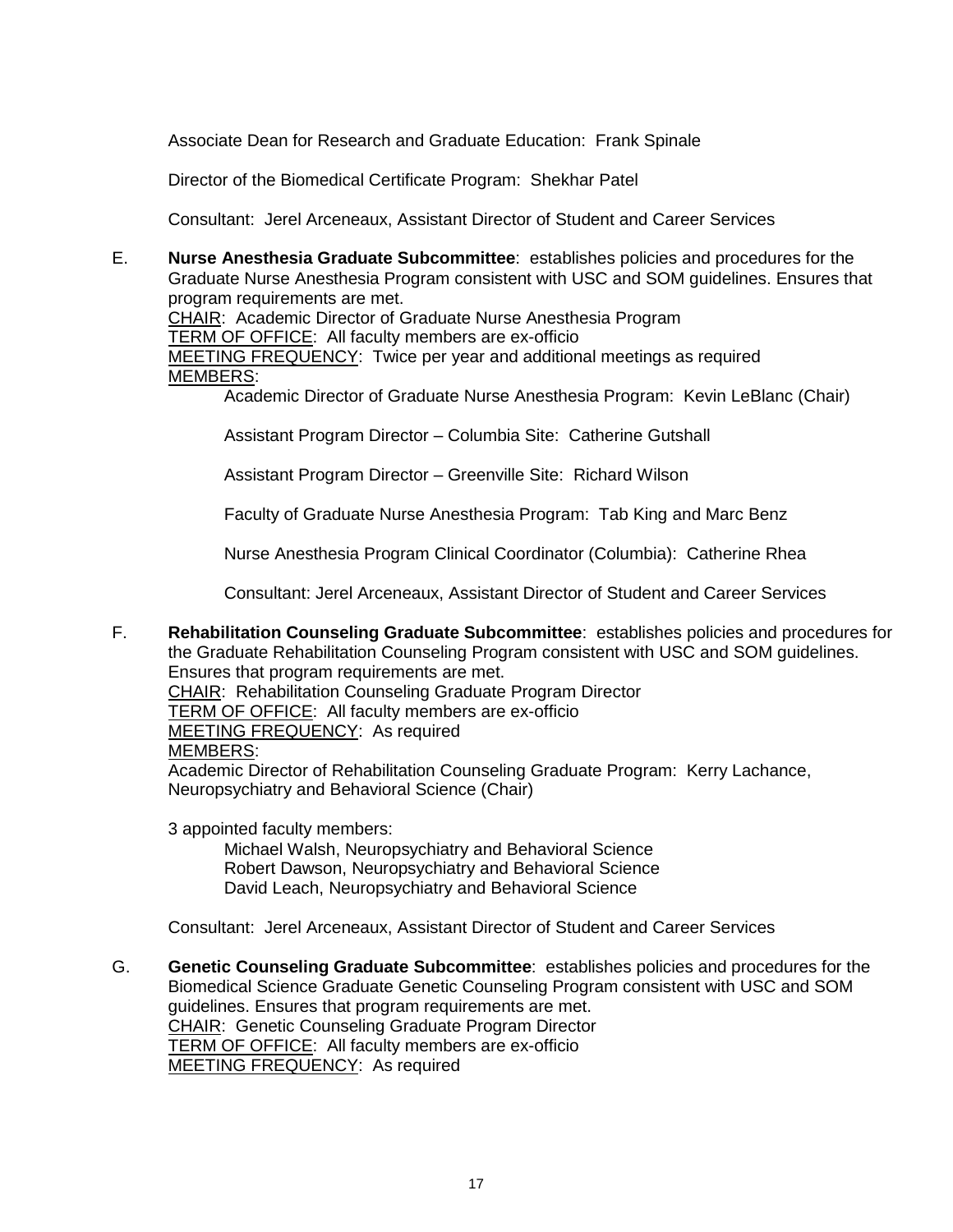MEMBERS:

Director: Janice Edwards (Chair)

4 appointed faculty members:

Richard Ferrante, Research Professor Pediatrics Whitney Dobek, Obstetrics and Gynecology Amy Wardyn, Obstetrics and Gynecology Jessica Fairey, Obstetrics and Gynecology

Consultant: Jerel Arceneaux, Assistant Director of Student and Career Services

H. **Physician Assistant Graduate Subcommittee:** establishes policies and procedures for the Physician Assistant Program consistent with USC and SOM guidelines. Ensures that program requirements are met. CHAIR: Physician Assistant Program Director TERM OF OFFICE: All faculty members are ex-officio MEETING FREQUENCY: As required

MEMBERS:

Director: Greg Mangione (Chair)

4 appointed faculty members: Rita Dixon, PA Program Greg Mangione, PA Program James Stallworth, PA Program Medical Director Frank Spinale, Associate Dean for Research and Graduate Education

Consultant: Jerel Arceneaux, Assistant Director of Student and Career Services

I. **Certificate Program Admissions Committee:** establishes admissions policies/procedures and evaluates applications for the Post-Baccalaureate Certificate in Biomedical Sciences at the SOM; makes recommendations to the Dean for admission of students. CHAIR: Associate Director of the Certificate Program TERM OF OFFICE: 3-year, staggered terms for faculty members MEETING FREQUENCY: Once every two months MEMBERS 3 appointed faculty members representing each of the three Basic Science departments: Daping Fan, Cell Biology and Anatomy, 2018-2021 Narendra Singh, Pathology, Microbiology, and Immunology, 2018-2021 David Mott, Pharmacology, Physiology, and Neuroscience, 2019-2022

Associate Director of the Certificate Program: Shekhar Patel

Through Office of Student and Career Services:

J. **Leave of Absence Committee**: makes recommendations to the Associate Dean for Medical Education regarding leaves of absence from the SOM for medical students. CHAIR: Elected by members TERM OF OFFICE: 3-year, staggered terms for faculty members MEETING FREQUENCY: As required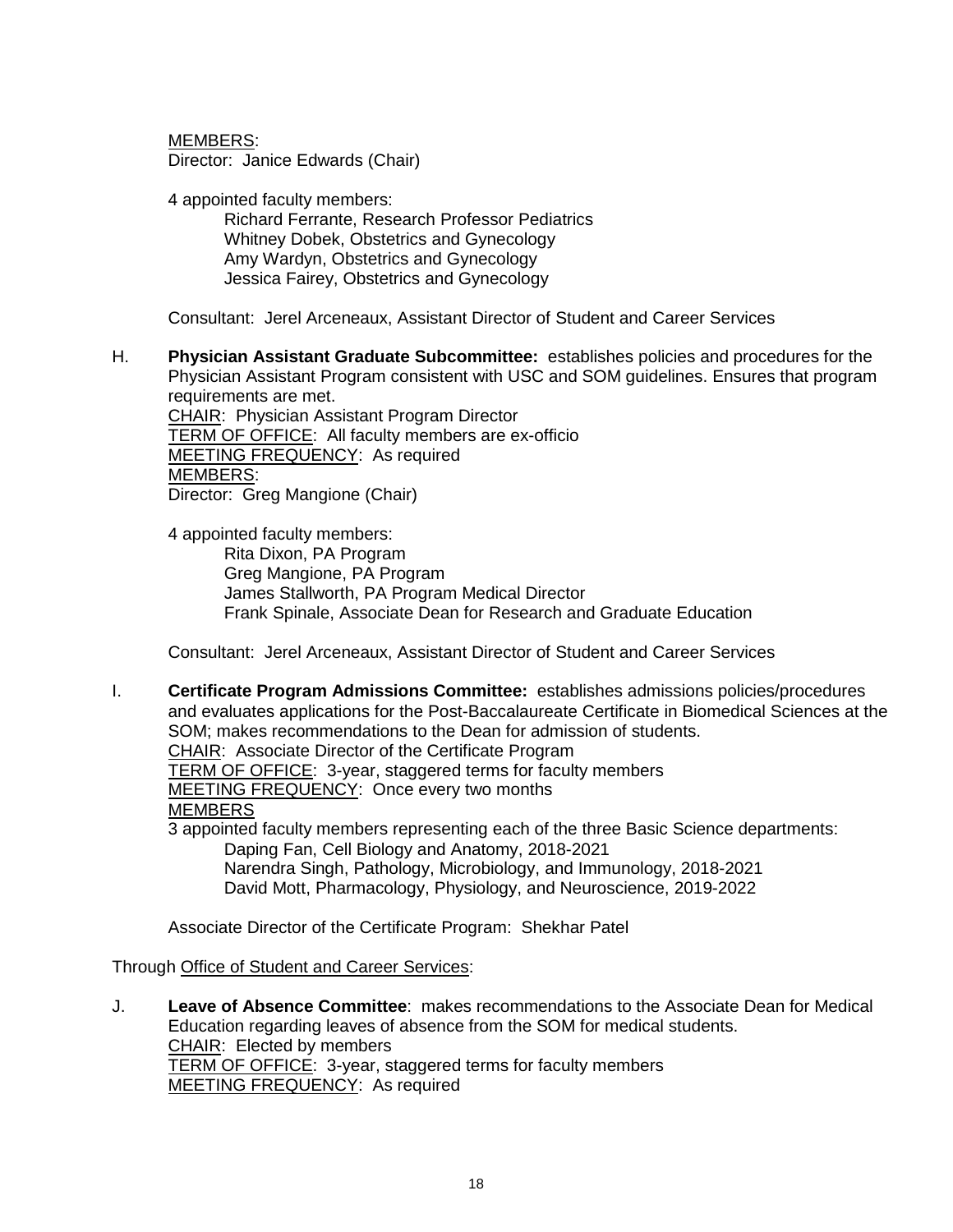MEMBERS:

4 elected faculty members:

Karen McMullen, Library, 2019-2022 Ana Pocivavsek, Pharmacology, Physiology, and Neuroscience, 2019-2022 Norma Frizzell, Pharmacology, Physiology, and Neuroscience, 2020-2023 Melanie Blackburn, Pediatrics, 2020-2023

1 appointed faculty member in the Department of Neuropsychiatry and Behavioral Science: Kaustubh Joshi, Neuropsychiatry and Behavioral Science, 2019-2022

staffed by Assistant Dean for Student Affairs: Eric Williams

K. **Scholarship and Loan Committee**: awards all SOM scholarships and awards all long-term loans administered by the SOM.

CHAIR: Elected by members TERM OF OFFICE: 3-year, staggered terms for faculty members and 1-year terms for medical students; other members and consultants are ex-officio MEETING FREQUENCY: Twice a year in the spring and fall semesters MEMBERS:

5 elected faculty members:

Marjorie Cloninger, Pediatrics, 2018-2021 Mark Humphrey, Family and Preventive Medicine, 2018-2021 Jason Kubinak, Pathology, Microbiology, and Immunology, 2019-2022 Scott Carney, Pediatrics, 2020-2023 Fiona Hollis, Pharmacology, Physiology, and Neuroscience, 2020-2023

Medical Students:

Gage Branham (M-II) Madison Ott (M-IV) Travis Hawkins (M-IV)

Consultants:

Bank of America Representative: Pam Carroll

Douglas Scholarship Representative: Claude Smith

Cantey Scholarship Representative: William Cantey

Educational Foundation Representative: Susan Butler

Assistant Dean for Administration and Finance: Derek Payne

staffed by Assistant Dean for Student Affairs: Eric Williams and Assistant Director of Student Affairs/Financial Aid: Jerel Arceneaux

L. **Student Services Committee**: makes recommendations to the Assistant Dean for Student Affairs-Columbia on ways to improve or implement services to students; selects recipients of annual SOM student awards; makes recommendations to the Assistant Dean for Student Affairs-Columbia and the Associate Dean for Medical Education and Academic Affairs regarding SOM student publications and the SOM *Bulletin*; hears appeals regarding student assignment to Greenville program and lottery issues.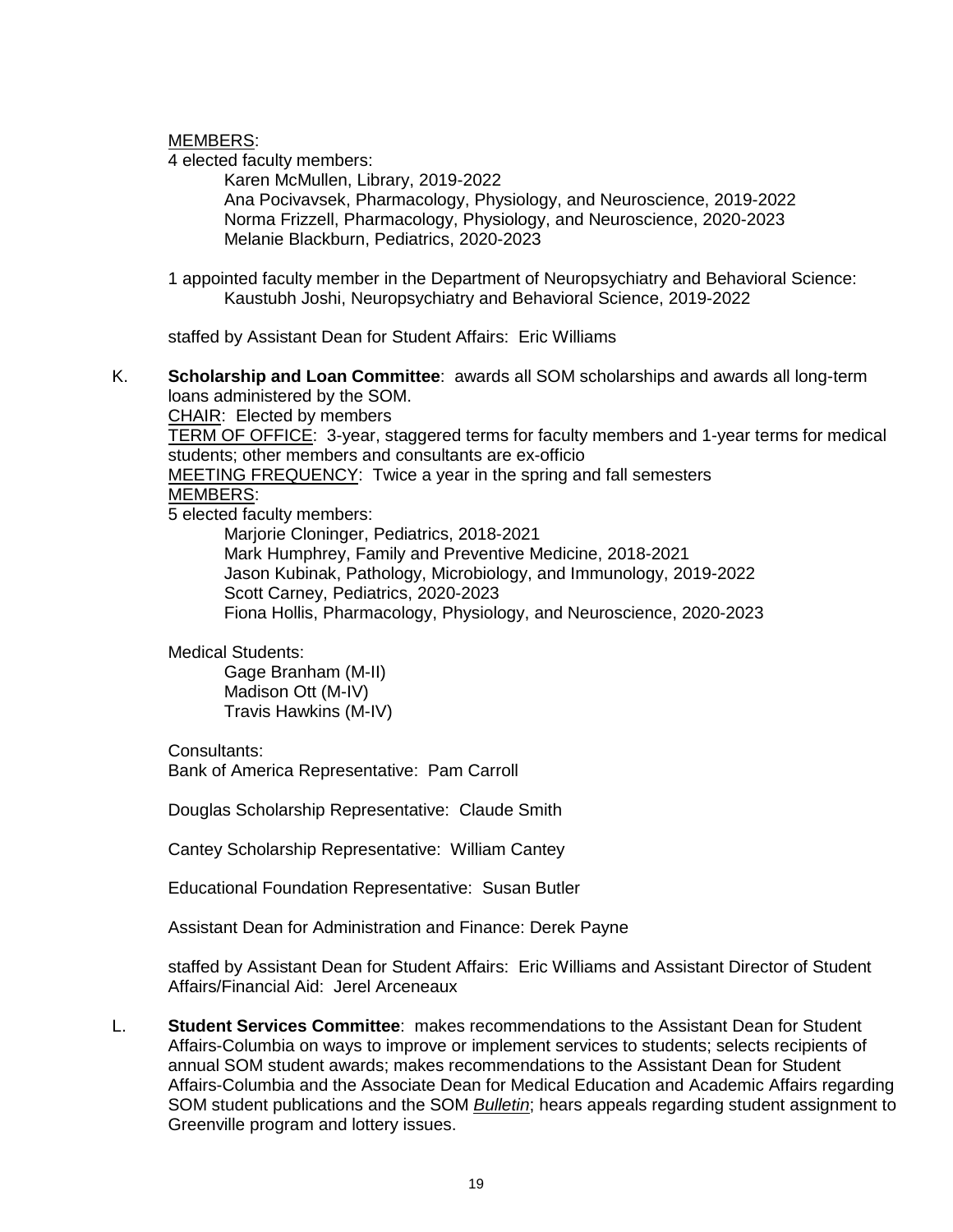CHAIR: Assistant Dean for Student Affairs-Columbia

TERM OF OFFICE: 3-year, staggered terms for faculty members and 1-year terms for medical students; other members are ex-officio

MEETING FREQUENCY: As needed or twice a year in the Spring and Fall semesters MEMBERS:

5 elected faculty members:

Emily Lowell, Pediatrics, 2018-2021 John Eberth, Cell Biology and Anatomy, 2019-2022 Jason Hawn, Pediatrics, 2019-2022 Christine Wheeler, Pathology, Microbiology, and Immunology, 2019-2022 Marjorie Cloninger, Pediatrics, 2019-2022

Medical Students:

Christopher Merritt (M-IV) Bailey Alkhatib (M-II) Chandler Melton (M-II)

Assistant Dean for Student Affairs: Eric Williams (Chair)

Assistant Director of Student and Career Services/Financial Aid: Jerel Arceneaux

Consultant: Associate Director for Alumni Affairs and Development: Holly Jefferson

IV. Committees related to the Office of the Dean through the Office of Administration and Finance:

Committees related to the health and safety of SOM faculty members, students, and staff members:

A. **Wellness Promotion Committee:** coordinates and promotes wellness activities for SOM faculty, staff, and students. CHAIR: Elected by members TERM OF OFFICE: 3-year, staggered terms for faculty and staff members, 1-year terms for medical and graduate students MEETING FREQUENCY: Six times per year MEMBERS: 2 elected faculty members Karen McMullen, Library, 2018-2021 (Co-Chair) Morgan Adams, Family and Preventive Medicine, 2019-2022 1 appointed faculty member Lauren King, Internal Medicine, 2019-2022 (Co-Chair) 3 non-faculty SOM staff members appointed by the Dean: Alyssa Yancey, Marketing and Communications, 2019-2022 Shelley Streeter, Admissions, 2020-2023 Debra Poston, Pharmacology, Physiology, and Neuroscience, 2020-2023 Medical Students: Chris Birdsey (M-IV) Aiden Warner (M-II) Alexandra Tamura (M-II)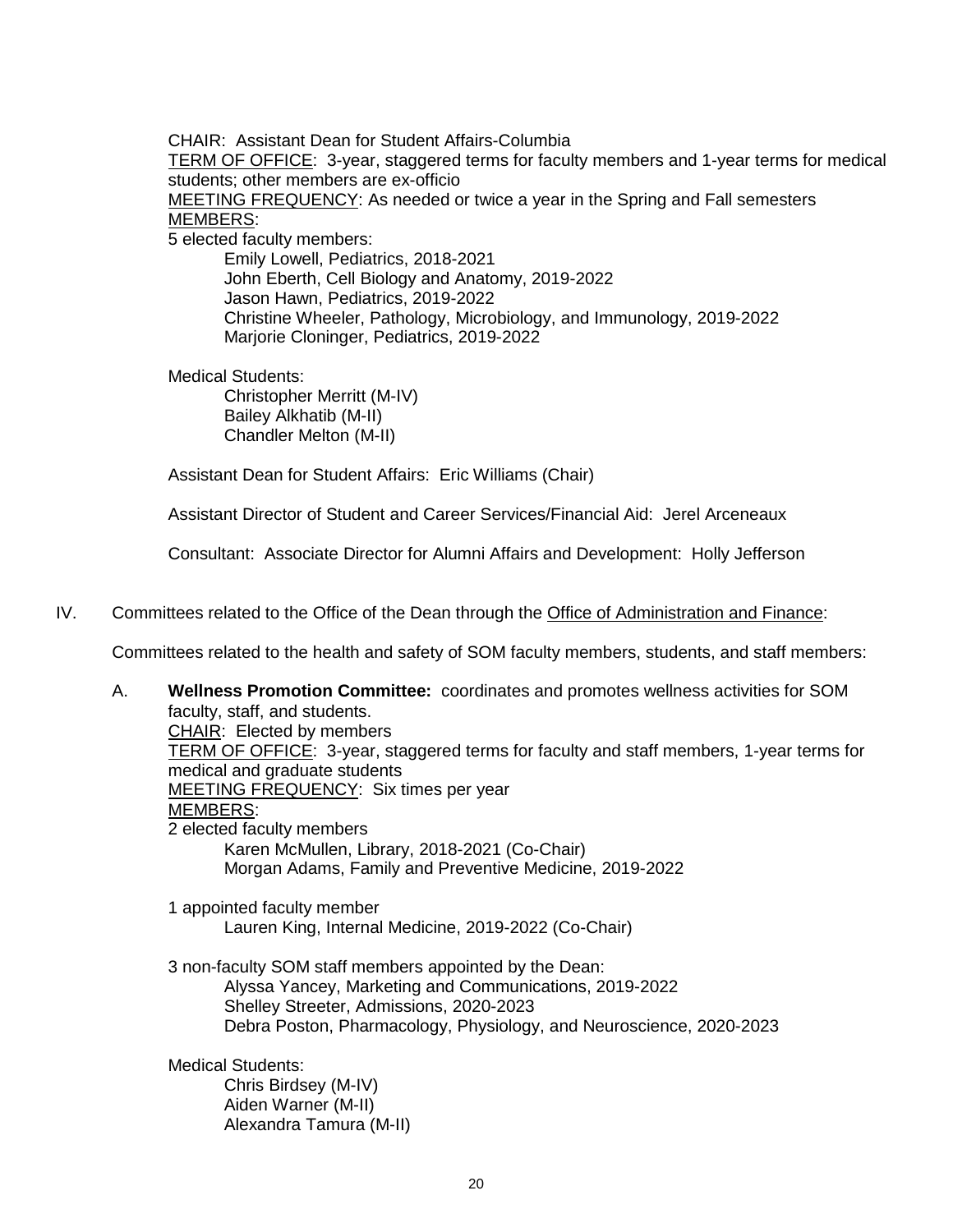Graduate Student: Kimberly Smith (Nurse Anesthesia)

Director of the Student Success and Wellness Center: Falicia Harvey (ex officio)

- V. Committee related to the Office of the Dean through the Office of Diversity and Inclusion:
	- A. **Diversity and Inclusion Committee**: plans and implement means of increasing the number of students from groups under-represented in the medical profession who are prepared for, recruited to, matriculate at, and graduate from the SOM and who continue their training in residency programs available throughout the state of South Carolina and plans and implements means of increasing the number of under-represented minority faculty in the SOM. CHAIR: Associate Dean for Diversity and Inclusion

TERM OF OFFICE: 3-year, staggered terms for faculty members, alumni, and HBCU, community, and AHEC representatives; 1-year terms for medical students; other member is exofficio

MEETING FREQUENCY: As Needed

## MEMBERS:

1 clinical faculty member appointed by the Dean after consultation with the Associate Dean for Diversity and Inclusion:

Suchita Pancholi, Internal Medicine, 2019-2022

1 basic science faculty member appointed by the Dean after consultation with the Associate Dean for Diversity and Inclusion:

Jim Fadel, Pharmacology, Physiology, and Neuroscience, 2019-2022

2 minority SOM alumni/ae appointed by the Dean: Crystal Johnson

Cedric Rivers

1 representative of Historically Black Colleges and Universities (HBCUs) appointed by the Dean:

Karen Rutherford, Benedict College

1 community representative appointed by the Dean: Everett Dargan

1 representative of the SC Area Health Education Consortium: Angelica Christie

Medical Students: Shannon Howard (M-IV) Parmida Parsa (M-II) Jennifer Plascencia (M-IV)

Associate Dean for Diversity and Inclusion: Carol McMahon (Chair)

Assistant Dean for Diversity and Inclusion: Robert Rhinehart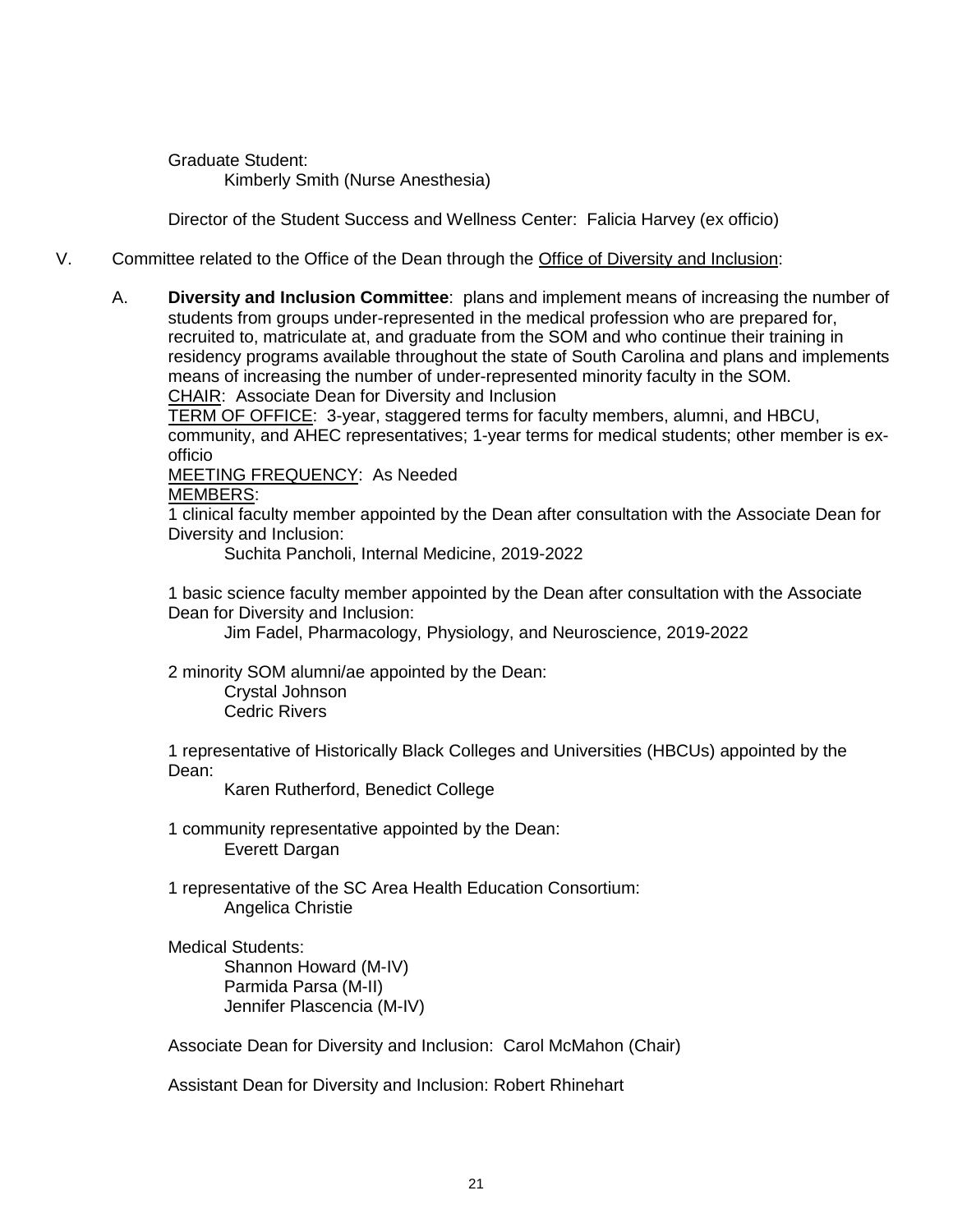- VII. Committee related to the Office of the Dean through the Medical Library:
	- A. **Library Committee**: advises Director of Library Services on policy matters, especially relating to the collection and staffing of the Medical Library. CHAIR: Elected by members TERM OF OFFICE: 3-year, staggered terms for faculty members and 1-year terms for graduate and medical students; other members are ex-officio MEETING FREQUENCY: Twice per year and as needed MEMBERS: 7 elected faculty members: Paul Bornemann, Family and Preventive Medicine, 2018-2021 Stuart Cramer, Pediatrics, 2019-2022 Laura Pirich, Pediatrics, 2019-2022 Christine Wheeler, Pathology, Microbiology, and Immunology, 2019-2022

James Catroppo, Pathology, Microbiology, and Immunology, 2019-2022 (Chair) Shilpa Shivakumar, Pediatrics, 2020-2023 Heather Staples, Pediatrics, 2020-2023

# Medical Students:

Will Crane (M-II) Ashley Fellers (M-II)

Graduate Student:

Samantha Bouknight (Biomedical Science)

Director of Library Services: Ruth Riley

Assistant Dean for Information Technology and Chief Information Officer: Lindsie Cone (ex officio)

- VIII. Committee related to the Office of the Dean through the Office of Information Technology:
	- A. **Information Technology Committee**: advises the Assistant Dean for Information Technology and Chief Information Officer on policy matters, especially relating to computer needs of students and faculty as they relate to educational programs and research activities and to the structure and function of the SOM computer network and communication systems. CHAIR: Elected by members

TERM OF OFFICE: 3-year, staggered terms for faculty members and 1-year terms for medical students; other members are ex-officio

MEETING FREQUENCY: Twice per year and as needed

# MEMBERS:

5 elected faculty members:

Ioulia Chatzistamou, Pathology, Microbiology, and Immunology, 2018-2021 Kevin Bennett, Family and Preventive Medicine, 2020-2023 Nick Patel, Internal Medicine, 2020-2023 Eric Williams, Medical Education and Academic Affairs, 2020-2023 Brandon Busbee, Pathology, Microbiology, and Immunology, 2020-2023

## Medical Student:

TM Hornaday (M-II)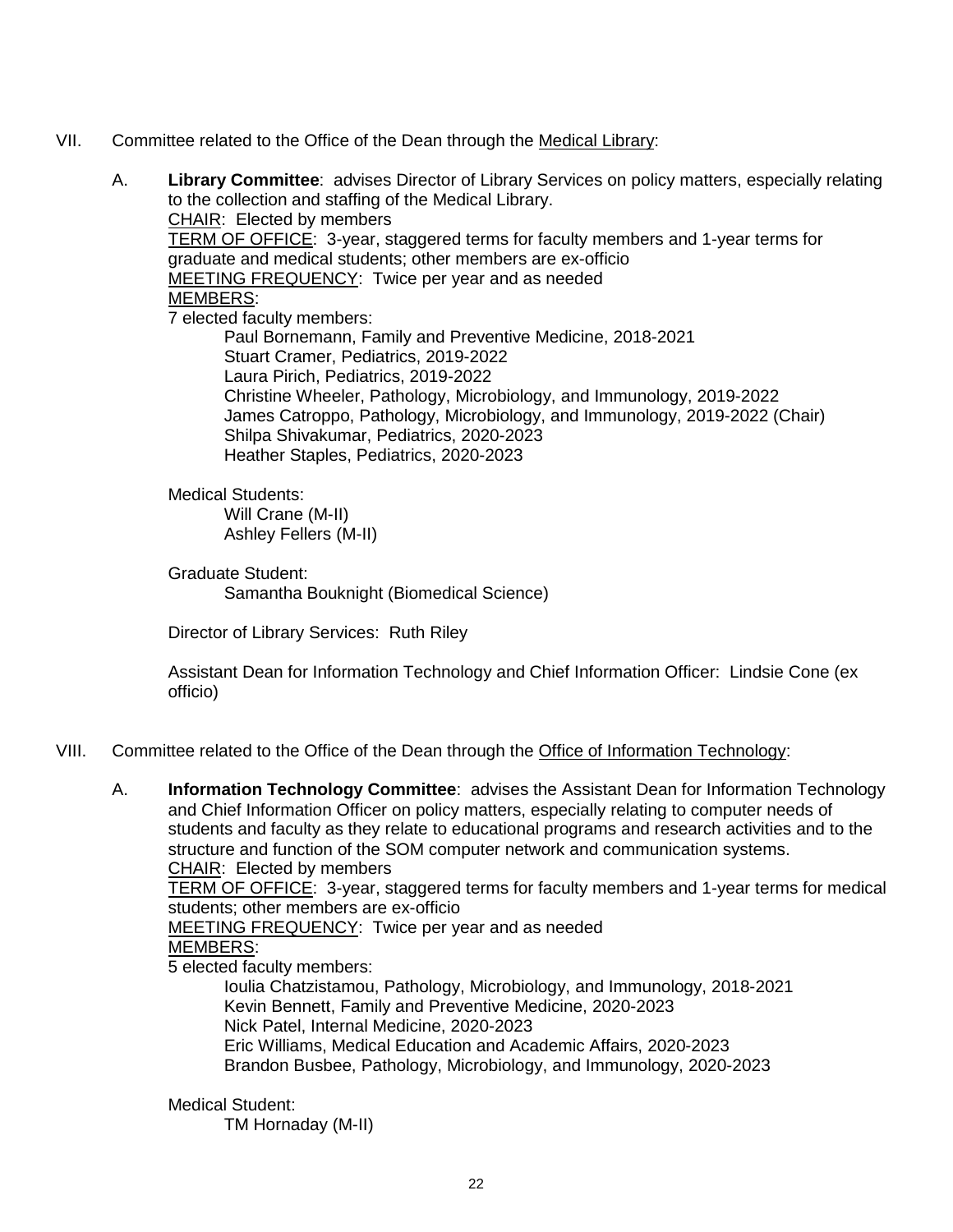Assistant Dean for Preclinical Curriculum: Falicia Harvey

Assistant Dean for Clinical Curriculum and Assessment: Brian Keisler

Assistant Dean for Information Technology and Chief Information Officer: Lindsie Cone

Manager of Computer Resources: Robert Watson

Director of Library Services: Ruth Riley (ex officio)

IX. Members of the Faculty Senate

**Faculty Senate**: 5 SOM tenure-track faculty members and 3 clinical faculty members are elected to the UofSC Faculty Senate. CHAIR: None TERM OF OFFICE: 3-year, staggered terms MEETING FREQUENCY: Monthly MEMBERS:

Robert Dawson, Ph.D., Neuropsychiatry and Behavioral Science, 2018-2021 (Clinical) Alexa Gandy, Ph.D., Pathology, Microbiology, and Immunology, 2018-2021(Clinical) Ana Pocivavsek, Ph.D., Pharmacology, Physiology, and Neuroscience, 2019-2022 (Tenure-Track) Taixing Cui, Ph.D., Cell Biology and Anatomy, 2019-2022 (Tenure-Track) Helmut Albrecht, M.D., Internal Medicine, 2020-2023 (Tenure-Track) Mohamad Azhar, Ph.D., Cell Biology and Anatomy, 2020-2023 (Tenure-Track) Kandy Velazquez, Ph.D., Pathology, Microbiology, and Immunology, 2020-2023 (Tenure-Track) Sherri Taylor, M.D., Obstetrics and Gynecology, 2020-2023 (Clinical)